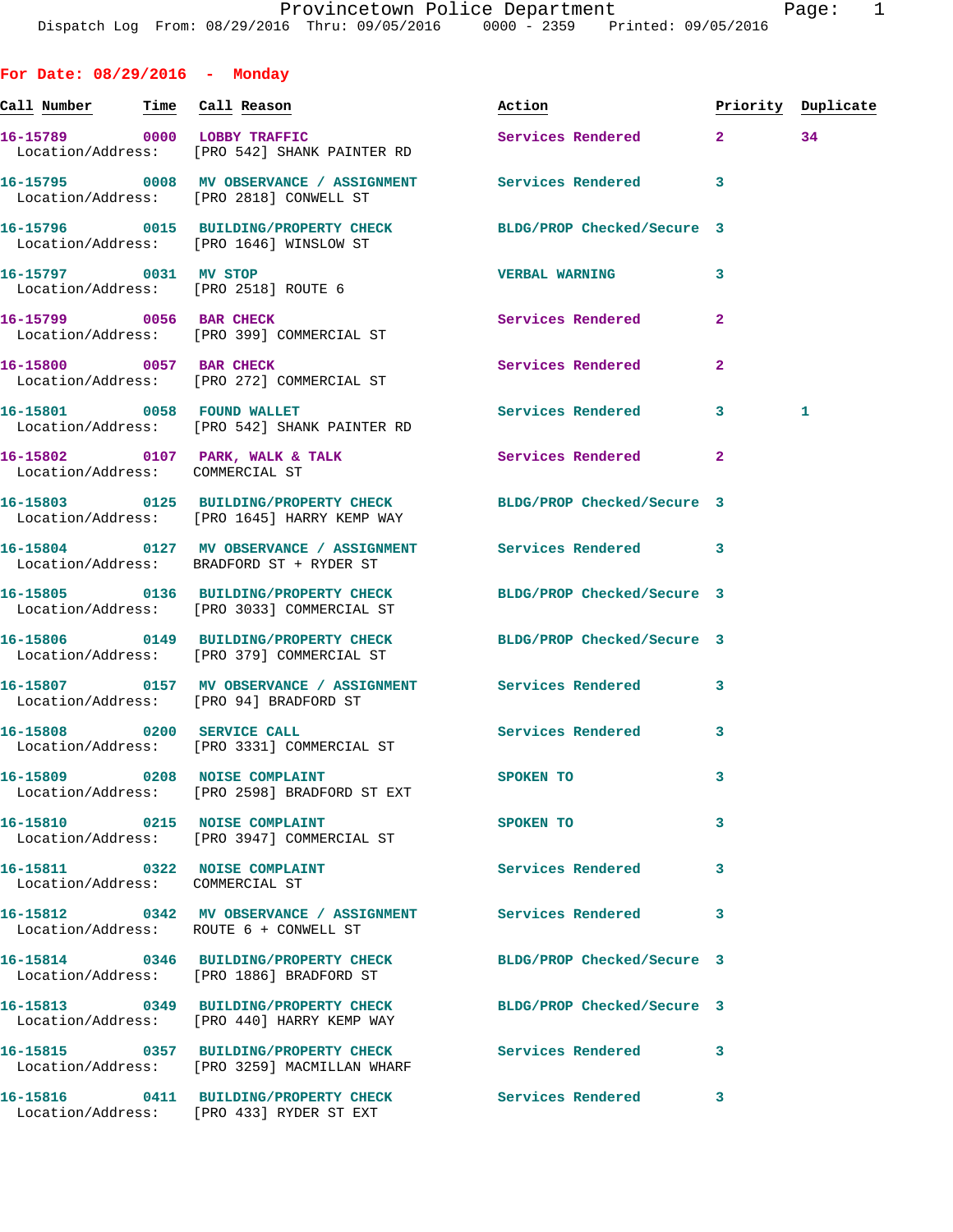|                                                                  | Dispatch Log From: 08/29/2016 Thru: 09/05/2016 0000 - 2359 Printed: 09/05/2016                                 | Provincetown Police Department | Page: 2        |
|------------------------------------------------------------------|----------------------------------------------------------------------------------------------------------------|--------------------------------|----------------|
|                                                                  | 16-15817 0420 BUILDING/PROPERTY CHECK BLDG/PROP Checked/Secure 3<br>Location/Address: [PRO 554] TREMONT ST     |                                |                |
|                                                                  | 16-15818 0550 MV ACCIDENT<br>Location/Address: [PRO 350] COMMERCIAL ST<br>Refer To Accident: 16-59-AC          | Services Rendered 1            |                |
|                                                                  | 16-15819 0802 DOG IN M/V<br>Location/Address: [PRO 2206] COMMERCIAL ST                                         | Services Rendered              | $\overline{2}$ |
| 16-15820 0812 COURT<br>Location: [ORL] COURT                     |                                                                                                                | Services Rendered 3            |                |
| 16-15821 0829 DISTURBANCE<br>Location/Address: [PRO 521] ROUTE 6 |                                                                                                                | Services Rendered 1            |                |
|                                                                  | 16-15822 0925 BUILDING/PROPERTY CHECK Services Rendered 3<br>Location/Address: [PRO 3430] COMMERCIAL ST        |                                |                |
|                                                                  | 16-15824 0936 SEWER DEPT<br>Location/Address: [PRO 2988] COMMERCIAL ST                                         | Taken/Referred to Other 3      |                |
|                                                                  | 16-15825 0941 MEDICAL EMERGENCY<br>Location/Address: [PRO 2610] BRADFORD ST                                    | Services Rendered 1            |                |
|                                                                  | 16-15826 0950 BUILDING/PROPERTY CHECK Services Rendered 3<br>Location/Address: [PRO 3430] COMMERCIAL ST        |                                |                |
|                                                                  |                                                                                                                | Services Rendered 3            |                |
|                                                                  | 16-15828 1025 BUILDING/PROPERTY CHECK BLDG/PROP Checked/Secure 3<br>Location/Address: [PRO 3033] COMMERCIAL ST |                                |                |
|                                                                  | 16-15829 1026 911 GENERAL<br>Location/Address: [PRO 3296] SHANK PAINTER RD                                     | Services Rendered 1            |                |
|                                                                  | 16-15830 1035 PARKING COMPLAINT / GENERAL Services Rendered<br>Location/Address: [PRO 2092] RAILROAD AVE       |                                | 3              |
|                                                                  | 16-15831 1043 MV OBSERVANCE / ASSIGNMENT Services Rendered 3<br>Location/Address: RACE POINT RD + NELSON AVE   |                                |                |
|                                                                  | 16-15832 1056 FOUND PROPERTY<br>Location/Address: [PRO 595] BRADFORD ST                                        | Services Rendered 3            |                |
|                                                                  | $16 - 15833$ 1128 $D.0.T$ ,<br>Location/Address: [PRO 1357] COMMERCIAL ST                                      | Transported to Hospital 1      |                |
|                                                                  | 16-15834 1140 MEDICAL EMERGENCY<br>Location/Address: [PRO 1895] BRADFORD ST                                    | PATIENT REFUSAL 1              |                |
|                                                                  | 16-15835 1235 MEDICAL EMERGENCY<br>Location/Address: [PRO 395] COMMERCIAL ST                                   | <b>PATIENT REFUSAL</b>         | 1              |
|                                                                  | 16-15836 1257 MEDICAL EMERGENCY/DOT<br>Location/Address: [PRO 440] HARRY KEMP WAY                              | Transported to Hospital 1      |                |
|                                                                  | 16-15837 1322 BUILDING/PROPERTY CHECK<br>Location/Address: [PRO 2483] COMMERCIAL ST                            | <b>Services Rendered</b>       | $\mathbf{3}$   |
|                                                                  | 16-15838 1328 MV OBSERVANCE / ASSIGNMENT Services Rendered<br>Location/Address: [PRO 106] COMMERCIAL ST        |                                | $\mathbf{3}$   |
|                                                                  | 16-15839 1341 MV ACCIDENT<br>Location/Address: [PRO 3793] COMMERCIAL ST                                        | Services Rendered              | $\mathbf{1}$   |
| 16-15840 1357 SHOPLIFTING                                        | Location/Address: [PRO 3167] COMMERCIAL ST                                                                     | Services Rendered              | 3              |
| 16-15841 1415 HAZARDS                                            |                                                                                                                | Services Rendered 2            |                |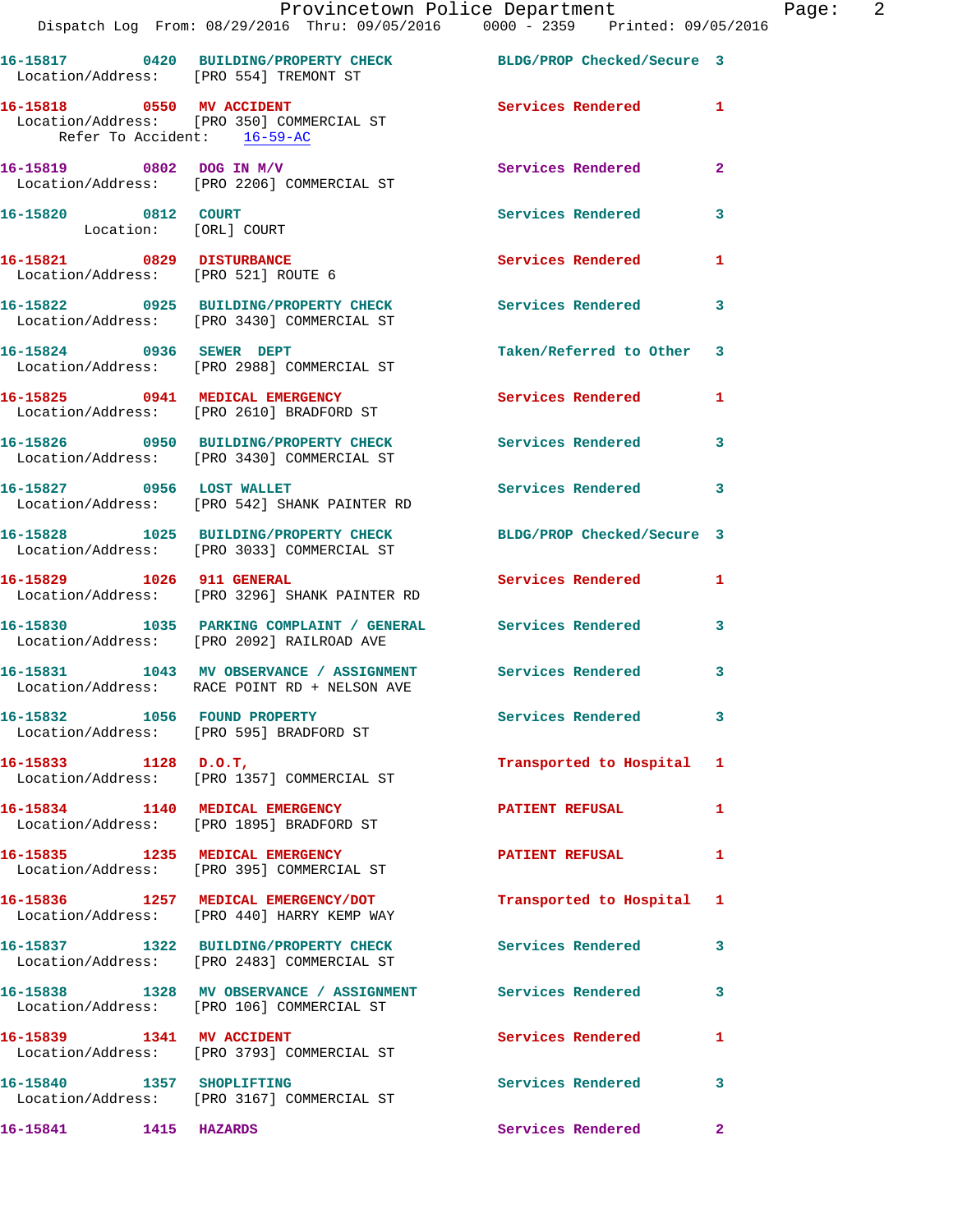|                                        | Dispatch Log From: 08/29/2016 Thru: 09/05/2016 0000 - 2359 Printed: 09/05/2016                                   | Provincetown Police Department | Page: $3$    |
|----------------------------------------|------------------------------------------------------------------------------------------------------------------|--------------------------------|--------------|
| Location/Address: [PRO 43] BRADFORD ST |                                                                                                                  |                                |              |
|                                        | 16-15842 1440 SHOPLIFTING<br>Location/Address: [PRO 230] COMMERCIAL ST                                           | Investigated 3                 |              |
|                                        | 16-15843 1515 MV OBSERVANCE / ASSIGNMENT Services Rendered<br>Location/Address: [PRO 2521] ROUTE 6               |                                | $\mathbf{3}$ |
|                                        | 16-15845 1521 VERBAL HELMET<br>Location: [PRO 3431] LOPES SQUARE                                                 | <b>VERBAL WARNING</b>          | 3            |
|                                        | 16-15847 1647 HIP FRACTURE/TRANSPORT Transported to Hospital 1<br>Location/Address: [PRO 440] HARRY KEMP WAY     |                                |              |
|                                        | 16-15849 1702 PARK, WALK & TALK<br>Location/Address: [PRO 105] COMMERCIAL ST                                     | Services Rendered              | $\mathbf{2}$ |
|                                        | 16-15848 1707 BUILDING/PROPERTY CHECK BLDG/PROP Checked/Secure 3<br>Location/Address: [PRO 3033] COMMERCIAL ST   |                                |              |
|                                        | 16-15850 1720 BUILDING/PROPERTY CHECK BLDG/PROP Checked/Secure 3<br>Location/Address: [PRO 2499] RACE POINT RD   |                                |              |
|                                        | 16-15851 1726 DOCTOR-ORDERED TRANSPORT Transported to Hospital 1<br>Location/Address: [PRO 440] HARRY KEMP WAY   |                                |              |
|                                        | 16-15852 1727 LOST VW KEY<br>Location/Address: [PRO 542] SHANK PAINTER RD                                        | Services Rendered              | 3            |
|                                        | 16-15853 1731 ASSIST AGENCY / MUTUAL AID Services Rendered 3<br>Location/Address: [PRO 2499] RACE POINT RD       |                                |              |
|                                        | 16-15855 1757 LIFELINE ASSIST<br>Location/Address: [PRO 442] HARRY KEMP WAY                                      | No Action Required             | 1            |
| 16-15857 1912 INJURED DUCK             | Location/Address: [PRO 2875] COMMERCIAL ST                                                                       | Services Rendered              | $\mathbf{2}$ |
|                                        | 16-15858 1922 HARASSMENT<br>Location/Address: [PRO 1174] WINTHROP ST                                             | <b>Services Rendered</b>       | $\mathbf{2}$ |
|                                        | 16-15859 1926 FOUND KEYS<br>Location/Address: [PRO 1952] COMMERCIAL ST                                           | <b>Services Rendered</b>       |              |
|                                        | 16-15860 1937 VERBAL MISSING DECAL<br>Location/Address: [PRO 2539] RYDER ST EXT                                  | <b>VERBAL WARNING</b>          | 3            |
| 16-15861 1946 TRESPASS/IP              | Location/Address: [PRO 3260] BRADFORD ST EXT                                                                     | Could Not Locate               | $\mathbf{2}$ |
|                                        | 16-15862 2047 BUILDING/PROPERTY CHECK<br>Location/Address: [PRO 3033] COMMERCIAL ST                              | BLDG/PROP Checked/Secure 3     |              |
|                                        | 16-15863 2122 SUSPICIOUS ACTIVITY<br>Location/Address: [PRO 878] CONANT ST                                       | Services Rendered              | $\mathbf{2}$ |
|                                        | 16-15864 2156 BUILDING/PROPERTY CHECK<br>Location/Address: [PRO 3033] COMMERCIAL ST                              | BLD/PROP CHECKED UNSECUR 3     |              |
|                                        | 16-15865 2338 BUILDING/PROPERTY CHECK BLDG/PROP Checked/Secure 3<br>Location/Address: [PRO 530] SHANK PAINTER RD |                                |              |
| Refer To Accident: 16-62-AC            | 16-15866 2343 TRUCK VS PEDESTRIAN<br>Location/Address: [PRO 526] RYDER ST EXT                                    | Citation/Warning Issued 1      |              |

## **For Date: 08/30/2016 - Tuesday**

| 16-15867          | 0012 ABANDONED 911 CALL |                             | Services Rendered |  |
|-------------------|-------------------------|-----------------------------|-------------------|--|
| Location/Address: |                         | [PRO 1221] PROVINCELANDS RD |                   |  |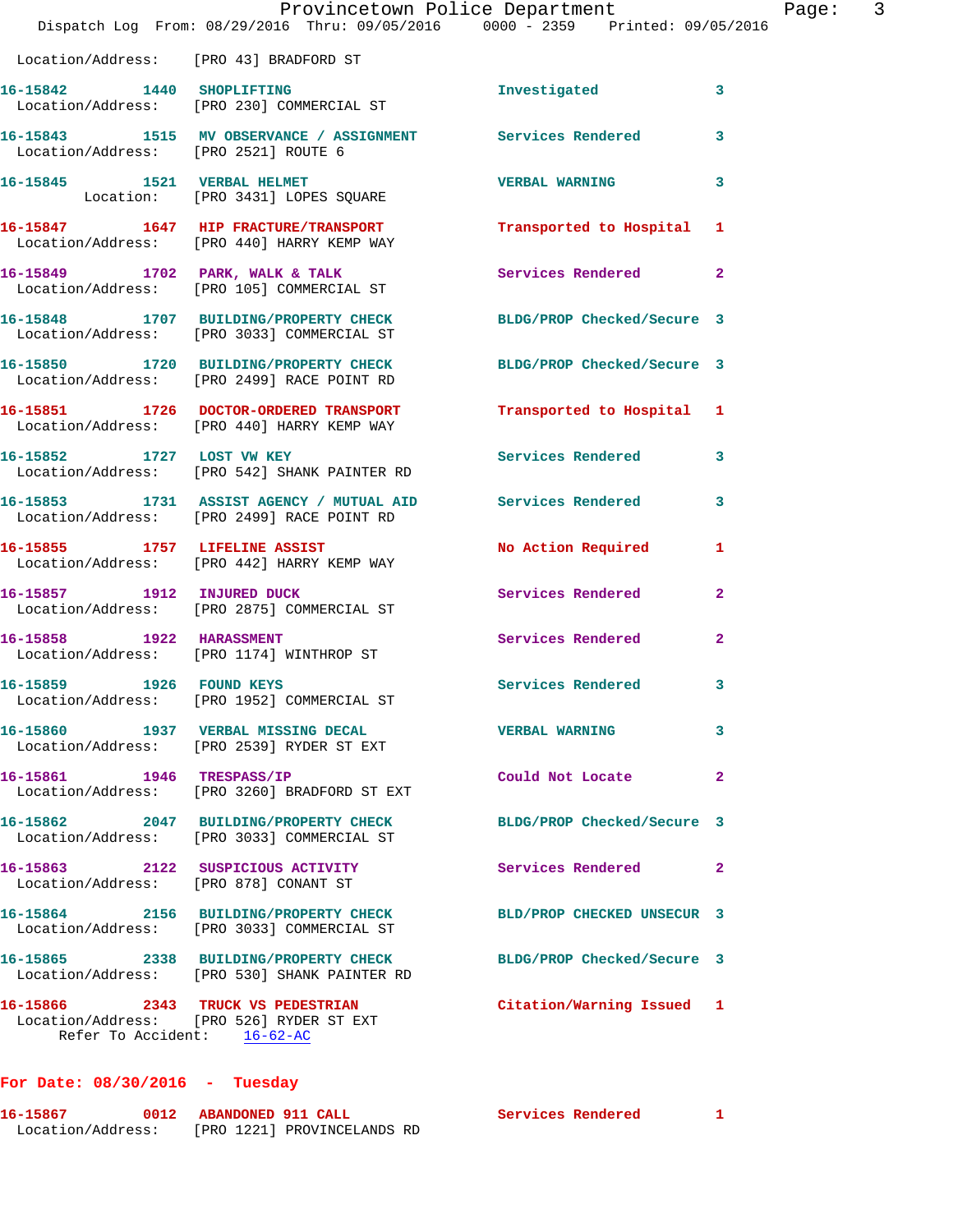|                                                            | 16-15868 0019 LOBBY TRAFFIC<br>Location/Address: [PRO 542] SHANK PAINTER RD                                    | Services Rendered 2         |              | $17 \,$ |
|------------------------------------------------------------|----------------------------------------------------------------------------------------------------------------|-----------------------------|--------------|---------|
|                                                            | 16-15869 0028 MV OBSERVANCE / ASSIGNMENT Services Rendered 3<br>Location/Address: HOWLAND ST + BRADFORD ST     |                             |              |         |
|                                                            | 16-15870 0101 BUILDING/PROPERTY CHECK<br>Location/Address: [PRO 444] HIGH POLE HILL                            | BLDG/PROP Checked/Secure 3  |              |         |
|                                                            | 16-15871 0102 911 HANG-UP CALL<br>Location/Address: [PRO 221] COMMERCIAL ST                                    | Services Rendered 1         |              |         |
|                                                            | 16-15872 0110 NOISE COMPLAINT<br>Location/Address: [PRO 2977] COMMERCIAL ST                                    | Services Rendered 3         |              |         |
|                                                            | 16-15873 0136 BUILDING/PROPERTY CHECK BLDG/PROP Checked/Secure 3<br>Location/Address: [PRO 1638] COMMERCIAL ST |                             |              |         |
| Location/Address: [PRO 2521] ROUTE 6                       | 16-15874 0150 MV OBSERVANCE / ASSIGNMENT Services Rendered                                                     |                             | 3            |         |
| 16-15875 0159 MV STOP<br>Location/Address: SNAIL RD        |                                                                                                                | <b>VERBAL WARNING</b>       | 3            |         |
| Refer To Arrest: 16-258-AR                                 | 16-15876 0250 SERVE WARRANT<br>Location/Address: [PRO 175] COMMERCIAL ST                                       | Arrest(s) Made              | 3            |         |
| Refer To Arrest: 16-258-AR                                 | 16-15877 0338 ARM INFECTION<br>Location/Address: [PRO 542] SHANK PAINTER RD                                    | Services Rendered           | $\mathbf{1}$ |         |
| 16-15878 0637 MV COMPLAINT<br>Location/Address: NELSON AVE |                                                                                                                | Services Rendered           | $\mathbf{2}$ |         |
|                                                            | 16-15879 0801 DECEASED RABBIT<br>Location/Address: [PRO 2099] BRADFORD ST                                      | Services Rendered           | $\mathbf{2}$ |         |
|                                                            | 16-15880 0804 BUILDING/PROPERTY CHECK Services Rendered<br>Location/Address: [PRO 2977] COMMERCIAL ST          |                             | 3            |         |
|                                                            | 16-15881 0837 MEDICAL EMERGENCY<br>Location/Address: [PRO 395] COMMERCIAL ST                                   | PATIENT REFUSAL             | 1            |         |
|                                                            | 16-15883 0840 COURT TRANSPORT<br>Location: [ORL] ORLEANS DISTRICT COURT                                        | Services Rendered           | 3            |         |
| 16-15884 0841 DPW                                          | Location/Address: [PRO 1270] ALDEN ST                                                                          | Taken/Referred to Other     | 3            |         |
| Location/Address: SHANK PAINTER RD                         | 16-15882 0842 MV OBSERVANCE / ASSIGNMENT Services Rendered                                                     |                             | 3            |         |
|                                                            | 16-15885 0914 SERVE SUMMONS<br>Location/Address: [PRO 1760] PRISCILLA ALDEN RD                                 | Services Rendered           | 3            |         |
| Location/Address: ROUTE 6 + SNAIL RD                       | 16-15886 0929 MV OBSERVANCE / ASSIGNMENT Services Rendered                                                     |                             | 3            |         |
| 16-15887 0937 MV STOP                                      | Location/Address: [PRO 3440] ROUTE 6                                                                           | <b>VERBAL WARNING</b>       | 3            |         |
|                                                            | 16-15888 1010 BUILDING/PROPERTY CHECK BLDG/PROP Checked/Secure 3<br>Location/Address: [PRO 3033] COMMERCIAL ST |                             |              |         |
| 16-15890 1023 DISTURBANCE                                  | Location/Address: [PRO 129] COMMERCIAL ST                                                                      | Peace Restored <b>Seaps</b> | 1            |         |
|                                                            | 16-15889 1026 BUILDING/PROPERTY CHECK Services Rendered 3                                                      |                             |              |         |

Location/Address: [PRO 3430] COMMERCIAL ST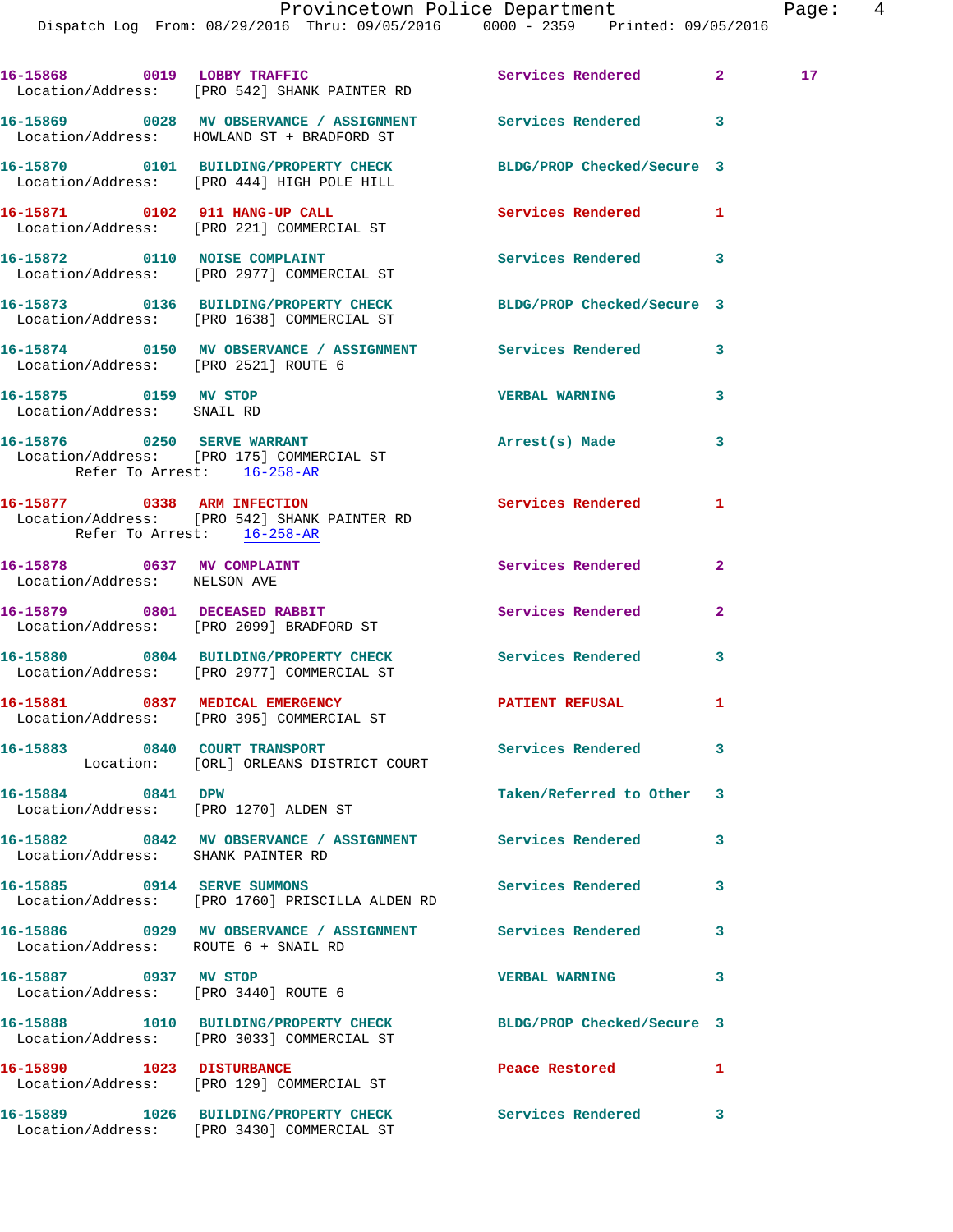| Location/Address: [PRO 3440] ROUTE 6                                | 16-15891 1034 MV OBSERVANCE / ASSIGNMENT Services Rendered                                      |                            | $\overline{\mathbf{3}}$ |
|---------------------------------------------------------------------|-------------------------------------------------------------------------------------------------|----------------------------|-------------------------|
| 16-15892 1103 D.O.T.                                                | Location/Address: [PRO 440] HARRY KEMP WAY                                                      | Transported to Hospital    | 1                       |
| 16-15893 1140 COMPLAINT                                             | Location/Address: [PRO 1895] BRADFORD ST                                                        | <b>Services Rendered</b>   | 3                       |
| 16-15894 1143 LOST WALLET                                           | Location/Address: [PRO 542] SHANK PAINTER RD                                                    | Services Rendered 3        |                         |
|                                                                     | 16-15895 1206 BUILDING/PROPERTY CHECK<br>Location/Address: [PRO 2494] BRADFORD ST               | BLDG/PROP Checked/Secure 3 |                         |
|                                                                     | 16-15896 1225 LOST SILVER BRACELET<br>Location/Address: [PRO 542] SHANK PAINTER RD              | Services Rendered 3        |                         |
|                                                                     | 16-15897 1302 PARK, WALK & TALK<br>Location/Address: [PRO 2500] COMMERCIAL ST                   | Services Rendered          | $\mathbf{2}$            |
|                                                                     | 16-15898 1306 BUILDING/PROPERTY CHECK<br>Location/Address: [PRO 3033] COMMERCIAL ST             | BLDG/PROP Checked/Secure 3 |                         |
|                                                                     | 16-15899 1353 MV COMPLAINT<br>Location/Address: COMMERCIAL ST + NICKERSON ST                    | Services Rendered          | $\mathbf{2}$            |
| 16-15900 1402 MEDICAL EMERGENCY                                     | Location/Address: [PRO 350] COMMERCIAL ST                                                       | Services Rendered          | 1                       |
|                                                                     | 16-15901 1414 MV OBSERVANCE / ASSIGNMENT<br>Location/Address: RACE POINT RD + NELSON AVE        | <b>Services Rendered</b>   | $\overline{\mathbf{3}}$ |
| Location/Address: RACE POINT RD                                     | 16-15902 1435 BIKE ACCIDENT/FIRST AID                                                           | Taken to Family/Guardian 2 |                         |
| 16-15903 1516 PET PANTRY                                            | Location/Address: [PRO 3296] SHANK PAINTER RD                                                   | <b>Services Rendered</b>   | $\overline{\mathbf{3}}$ |
| Location/Address: [PRO 2521] ROUTE 6                                | 16-15904 1523 MV OBSERVANCE / ASSIGNMENT                                                        | Services Rendered          | 3                       |
| Location/Address: HARRY KEMP WAY                                    | 16-15905 1533 MV OBSERVANCE / ASSIGNMENT Services Rendered                                      |                            | 3                       |
| 16-15906 1544 LOST VISA CARD                                        | Location/Address: [PRO 542] SHANK PAINTER RD                                                    | <b>Services Rendered</b>   | $\mathbf{3}$            |
|                                                                     | 16-15907 1546 VERBAL SPEED/INSPECTION<br>Location/Address: [PRO 2513] ROUTE 6                   | <b>VERBAL WARNING</b>      | $\mathbf{3}$            |
|                                                                     | 16-15908 1547 BUILDING/PROPERTY CHECK<br>Location/Address: [PRO 3287] ROUTE 6                   | BLDG/PROP Checked/Secure 3 |                         |
|                                                                     | 16-15909 1553 PARK, WALK & TALK<br>Location/Address: [PRO 3121] COMMERCIAL ST                   | Services Rendered          | $\mathbf{2}$            |
| 16-15910 1558 LIFT ASSIST                                           | Location/Address: [PRO 350] COMMERCIAL ST                                                       | <b>Services Rendered</b>   | 1                       |
| 16-15911 1600 FOUND WALLET                                          | Location/Address: [PRO 3121] COMMERCIAL ST                                                      | Services Rendered          | $\overline{\mathbf{3}}$ |
|                                                                     | 16-15912 1614 BUILDING/PROPERTY CHECK<br>Location/Address: [PRO 3033] COMMERCIAL ST             | BLDG/PROP Checked/Secure 3 |                         |
| 16-15913 1631 LEWD ACTIVITY<br>Location/Address: [PRO 453] KILEY CT |                                                                                                 | Services Rendered 2        |                         |
|                                                                     | 16-15914               1637    MV  OBSERVANCE  /  ASSIGNMENT                 Services  Rendered |                            | $\overline{\mathbf{3}}$ |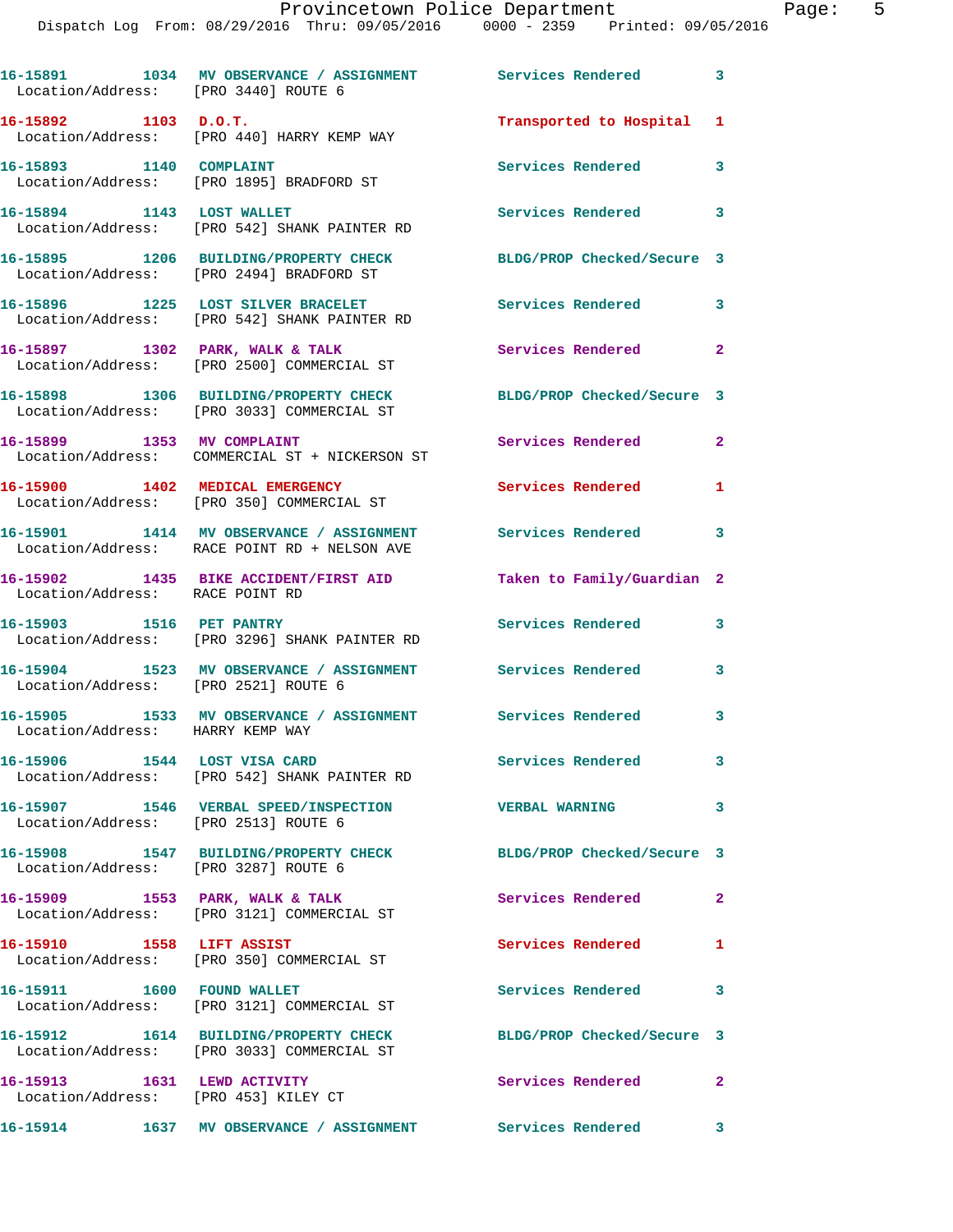|                                      | Dispatch Log From: 08/29/2016 Thru: 09/05/2016 0000 - 2359 Printed: 09/05/2016                                   | Provincetown Police Department | Page:        | 6 |
|--------------------------------------|------------------------------------------------------------------------------------------------------------------|--------------------------------|--------------|---|
| Location/Address: RACE POINT RD      |                                                                                                                  |                                |              |   |
|                                      | 16-15915 1651 LOST CANON CAMERA Services Rendered 3<br>Location/Address: [PRO 542] SHANK PAINTER RD              |                                |              |   |
|                                      | 16-15916 1656 FALL/TRANSPORT<br>Location/Address: [PRO 1670] STANDISH ST                                         | Transported to Hospital 1      |              |   |
|                                      | 16-15918 1815 DISORDERLY<br>Location/Address: [PRO 3207] COMMERCIAL ST                                           | Services Rendered 2            |              |   |
|                                      | 16-15919 1908 BUILDING/PROPERTY CHECK BLDG/PROP Checked/Secure 3<br>Location/Address: [PRO 519] RACE POINT RD    |                                |              |   |
| Location/Address: [PRO 571] ALDEN ST | 16-15920 1916 BUILDING/PROPERTY CHECK Services Rendered 3                                                        |                                |              |   |
|                                      | 16-15921 1919 SEIZURE/REFUSAL<br>Location/Address: [PRO 2817] COMMODORE AVE                                      | PATIENT REFUSAL                | $\mathbf{1}$ |   |
|                                      | 16-15922 1955 LOST SCRAM DEVICE<br>Location/Address: [PRO 2977] COMMERCIAL ST                                    | Services Rendered 3            | 1            |   |
|                                      | 16-15923 2014 SEIZURE/TRANSPORT<br>Location/Address: [PRO 1892] SHANK PAINTER RD                                 | Transported to Hospital 1      |              |   |
|                                      | 16-15924 2024 LANDLORD/TENANT<br>Location/Address: [PRO 1636] BROWNE ST                                          | SPOKEN TO                      | $\mathbf{2}$ |   |
|                                      | 16-15926 2152 BURGLAR ALARM<br>Location/Address: [PRO 2379] PILGRIM HEIGHTS RD                                   | No Action Required 1           |              |   |
| For Date: $08/31/2016$ - Wednesday   |                                                                                                                  |                                |              |   |
|                                      | 16-15928 0007 BUILDING/PROPERTY CHECK BLDG/PROP Checked/Secure 3<br>Location/Address: [PRO 530] SHANK PAINTER RD |                                |              |   |
|                                      | 16-15927 0008 BUILDING/PROPERTY CHECK Services Rendered 3<br>Location/Address: [PRO 3430] COMMERCIAL ST          |                                |              |   |
| 16-15930 0040 LOBBY TRAFFIC          | Location/Address: [PRO 542] SHANK PAINTER RD                                                                     | Services Rendered 2 31         |              |   |
|                                      | 16-15931 0117 DISORDERLY PERSON<br>Location/Address: [PRO 3443] COMMERCIAL ST                                    | <b>GONE ON ARRIVAL</b>         | $\mathbf{2}$ |   |
|                                      | 16-15932 0125 BUILDING/PROPERTY CHECK Services Rendered 3<br>Location/Address: [PRO 433] RYDER ST EXT            |                                |              |   |
|                                      | 16-15933 0142 BUILDING/PROPERTY CHECK BLDG/PROP Checked/Secure 3<br>Location/Address: [PRO 444] HIGH POLE HILL   |                                |              |   |
|                                      | 16-15934 0205 BUILDING/PROPERTY CHECK Services Rendered 3<br>Location/Address: [PRO 3259] MACMILLAN WHARF        |                                |              |   |
|                                      | 16-15935 0306 BUILDING/PROPERTY CHECK BLDG/PROP Checked/Secure 3<br>Location/Address: [PRO 446] HOWLAND ST       |                                |              |   |
|                                      | 16-15936 0309 MV OBSERVANCE / ASSIGNMENT Services Rendered 3<br>Location/Address: BRADFORD ST + HOWLAND ST       |                                |              |   |
|                                      | 16-15937 0331 BUILDING/PROPERTY CHECK BLDG/PROP Checked/Secure 3<br>Location/Address: [PRO 16] BRADFORD ST       |                                |              |   |
|                                      | 16-15938 0439 MV COMPLAINT<br>Location/Address: [PRO 223] COMMERCIAL ST                                          | <b>GONE ON ARRIVAL</b>         | $\mathbf{2}$ |   |
|                                      | 16-15939 0456 MV OBSERVANCE / ASSIGNMENT Services Rendered 3                                                     |                                |              |   |

Location/Address: [PRO 2518] ROUTE 6 + HOWLAND ST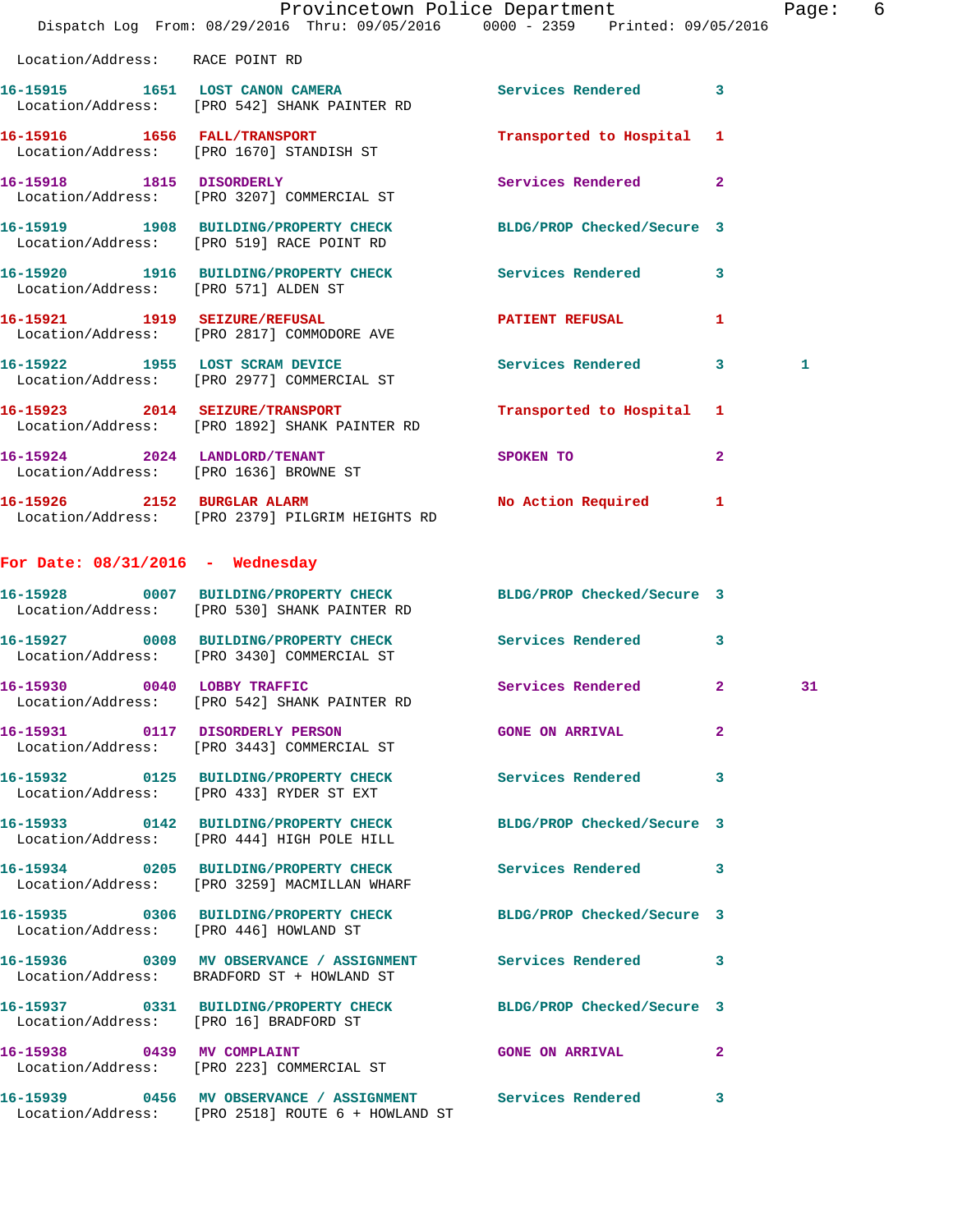|                                                            | Provincetown Police Department<br>Dispatch Log From: 08/29/2016 Thru: 09/05/2016 0000 - 2359 Printed: 09/05/2016 |                            |                |
|------------------------------------------------------------|------------------------------------------------------------------------------------------------------------------|----------------------------|----------------|
|                                                            | 16-15940 0526 BUILDING/PROPERTY CHECK BLDG/PROP Checked/Secure 3<br>Location/Address: [PRO 99] COMMERCIAL ST     |                            |                |
|                                                            | 16-15941 0608 FLIGHT COVERAGE<br>Location/Address: [PRO 516] RACE POINT RD                                       | Services Rendered          | $\mathbf{2}$   |
|                                                            | 16-15942 0634 ASSIST CITIZEN<br>Location/Address: [PRO 542] SHANK PAINTER RD                                     | <b>Services Rendered</b>   | 3              |
| Location/Address: HENSCHE LN                               | 16-15943 0648 ASSIST AGENCY / MEDFIELD Services Rendered                                                         |                            | 3              |
|                                                            | 16-15945 0716 BUILDING/PROPERTY CHECK<br>Location/Address: [PRO 1638] COMMERCIAL ST                              | BLDG/PROP Checked/Secure 3 |                |
|                                                            | 16-15946 0815 FOUND TD BANK DEBIT CARD Services Rendered<br>Location/Address: [PRO 221] COMMERCIAL ST            |                            | 3              |
|                                                            | 16-15947 0825 MV OBSERVANCE / ASSIGNMENT<br>Location/Address: HARRY KEMP WAY + AUNT SUKEYS WAY                   | No Action Required         | 3              |
| 16-15948 0849 MV STOP                                      | Location/Address: [PRO 3007] HARRY KEMP WAY                                                                      | <b>VERBAL WARNING</b>      | 3              |
|                                                            | 16-15949 0920 MEDICAL EMERGENCY<br>Location/Address: [PRO 542] SHANK PAINTER RD                                  | Transported to Hospital    | 1              |
|                                                            | 16-15950 0959 LOST CARD HOLDER<br>Location/Address: [PRO 542] SHANK PAINTER RD                                   | Services Rendered          | 3              |
|                                                            | 16-15951 1011 MEDICAL EMERGENCY<br>Location/Address: [PRO 1654] NELSON AVE                                       | Transported to Hospital    | 1              |
| Location/Address: COMMERCIAL ST                            | 16-15953 1027 LOST CREDIT CARD/GLASSES Services Rendered                                                         |                            | 3              |
|                                                            | 16-15955 1056 TRAFFIC CONTROL<br>Location/Address: CENTER ST + BRADFORD ST                                       | <b>Vehicle Towed</b>       | 3              |
|                                                            | 16-15954 1057 BUILDING/PROPERTY CHECK<br>Location/Address: [PRO 2206] COMMERCIAL ST                              | BLDG/PROP Checked/Secure 3 |                |
|                                                            | 16-15956 1111 PARKING COMPLAINT / GENERAL<br>Location/Address: COTTAGE ST + CREEK RD                             | SPOKEN TO                  | 3              |
| 16-15958 1148 COMPLAINT<br>Location/Address: COMMERCIAL ST |                                                                                                                  | No Action Required         | 3              |
|                                                            | 16-15957 1149 PARK, WALK & TALK<br>Location/Address: [PRO 105] COMMERCIAL ST                                     | No Action Required         | 2              |
| 16-15959 1151 ASSIST CITIZEN                               | Location/Address: [PRO 542] SHANK PAINTER RD                                                                     | <b>Services Rendered</b>   | 3              |
| 16-15960 1158 MV STOP                                      | Location/Address: [PRO 338] SHANK PAINTER RD                                                                     | <b>VERBAL WARNING</b>      | 3              |
|                                                            | 16-15961 1208 MV COMPLAINT-LOCKOUT<br>Location/Address: [PRO 3746] BRADFORD ST EXT                               | <b>Services Rendered</b>   | 2              |
| 16-15962 1219 ANIMAL CALL                                  | Location/Address: [PRO 3296] SHANK PAINTER RD                                                                    | SPOKEN TO                  | $\overline{a}$ |
| 16-15963 1233 MV COMPLAINT                                 | Location/Address: BRADFORD ST + BANGS ST                                                                         | <b>Services Rendered</b>   | $\mathbf{2}$   |
|                                                            | 16-15964 1256 MV OBSERVANCE / ASSIGNMENT Citation/Warning Issued<br>Location/Address: RACE POINT RD + NELSON AVE |                            | 3              |
| 16-15965 1256 MV STOP                                      |                                                                                                                  | <b>VERBAL WARNING</b>      | 3              |

Location/Address: [PRO 2540] RACE POINT RD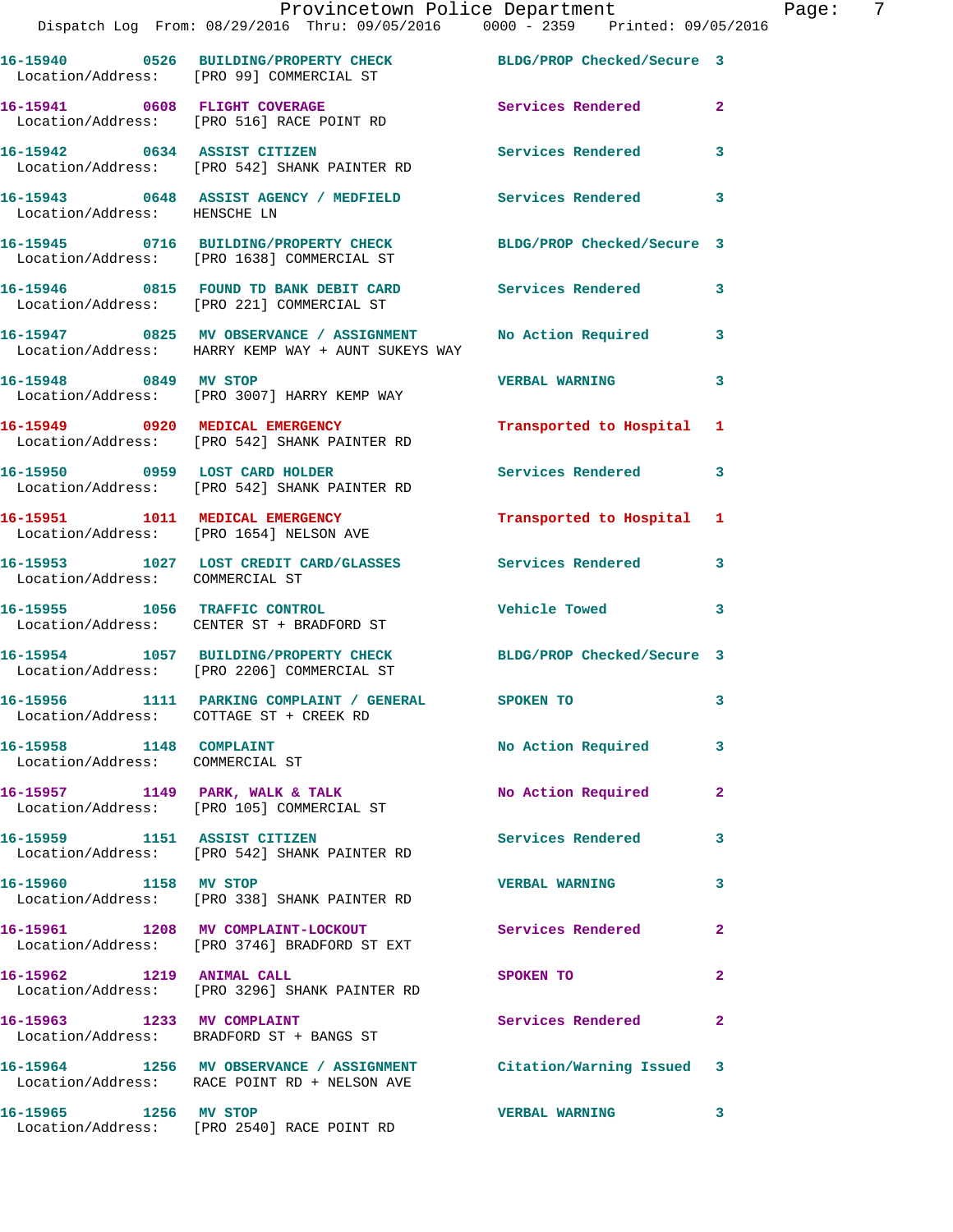| 16-15966 1317 LOST DENTURE                                               | Location/Address: [PRO 527] RYDER ST EXT                                                                       | Services Rendered 3        |                            |
|--------------------------------------------------------------------------|----------------------------------------------------------------------------------------------------------------|----------------------------|----------------------------|
| 16-15967 1320 LOST/STOLEN<br>Location/Address: PILGRIM HEIGHTS RD        |                                                                                                                | Services Rendered          | 3                          |
|                                                                          | 16-15968 1412 ALARM - FIRE/TESTING<br>Location/Address: [PRO 433] RYDER ST EXT                                 | Services Rendered 1        |                            |
|                                                                          | 16-15970 1515 BUILDING/PROPERTY CHECK<br>Location/Address: [PRO 2898] JEROME SMITH RD                          | BLDG/PROP Checked/Secure 3 |                            |
| Location/Address: HARRY KEMP WAY                                         | 16-15971 1547 MV OBSERVANCE / ASSIGNMENT Services Rendered                                                     |                            | 3                          |
|                                                                          | 16-15972 1549 MV OBSERVANCE / ASSIGNMENT Services Rendered<br>Location/Address: [PRO 525] COMMERCIAL ST        |                            | 3                          |
|                                                                          | 16-15973 1610 BUILDING/PROPERTY CHECK<br>Location/Address: [PRO 3259] MACMILLAN WHARF                          | <b>Services Rendered</b>   | 3                          |
| 16-15974 1621 LOST WALLET                                                | Location/Address: [PRO 132] COMMERCIAL ST                                                                      | Services Rendered          | 3                          |
| Location/Address: [PRO 2521] ROUTE 6                                     | 16-15975 1632 MV OBSERVANCE / ASSIGNMENT Services Rendered                                                     |                            | 3                          |
| 16-15976   1635   VERBAL SPEED<br>Location/Address: [PRO 2513] ROUTE 6   |                                                                                                                | <b>VERBAL WARNING</b>      | 3                          |
|                                                                          | 16-15977 1706 BUILDING/PROPERTY CHECK<br>Location/Address: [PRO 564] BAYBERRY AVE                              | BLDG/PROP Checked/Secure 3 |                            |
| 16-15978 1724 VERBAL SPEED<br>Location/Address: [PRO 2513] ROUTE 6       |                                                                                                                | <b>VERBAL WARNING</b>      | 3                          |
|                                                                          | 16-15979 1808 ASSIST CITIZEN<br>Location/Address: [PRO 542] SHANK PAINTER RD                                   | Services Rendered          | 3                          |
|                                                                          | 16-15981 1913 MV OPERATIONS COMPLAINT<br>Location/Address: [PRO 63] BRADFORD ST EXT                            | SPOKEN TO                  | $\overline{a}$             |
|                                                                          | 16-15980 1923 BUILDING/PROPERTY CHECK<br>Location/Address: [PRO 2490] PROVINCELANDS RD                         | Services Rendered          | $\overline{\phantom{a}}$ 3 |
|                                                                          | 16-15982 1934 BUILDING/PROPERTY CHECK<br>Location/Address: [PRO 2977] COMMERCIAL ST                            | BLDG/PROP Checked/Secure 3 |                            |
|                                                                          | 16-15983 1941 BUILDING/PROPERTY CHECK BLDG/PROP Checked/Secure 3<br>Location/Address: [PRO 3033] COMMERCIAL ST |                            |                            |
| Location/Address: [PRO 3287] ROUTE 6                                     | 16-15984 2013 BUILDING/PROPERTY CHECK                                                                          | BLDG/PROP Checked/Secure 3 |                            |
|                                                                          | 16-15985 2027 ALLERGIC REACTION<br>Location/Address: [PRO 542] SHANK PAINTER RD                                | <b>PATIENT REFUSAL</b>     | 1                          |
| 16-15986 2051 VERBAL TAIL LIGHTS<br>Location/Address: [PRO 2513] ROUTE 6 |                                                                                                                | <b>VERBAL WARNING</b>      | 3                          |
|                                                                          | 16-15987 2109 COMPLAINT - STREET PERFORMERS Services Rendered<br>Location/Address: JOHNSON ST + COMMERCIAL ST  |                            | 3                          |
| Location/Address: [PRO 94] BRADFORD ST                                   | 16-15989 2118 MV OBSERVANCE / ASSIGNMENT Services Rendered                                                     |                            | 3                          |
|                                                                          | 16-15990 2201 BUILDING/PROPERTY CHECK<br>Location/Address: [PRO 519] RACE POINT RD                             | BLDG/PROP Checked/Secure 3 |                            |
|                                                                          | 16-15991 2211 BUILDING/PROPERTY CHECK                                                                          | BLDG/PROP Checked/Secure 3 |                            |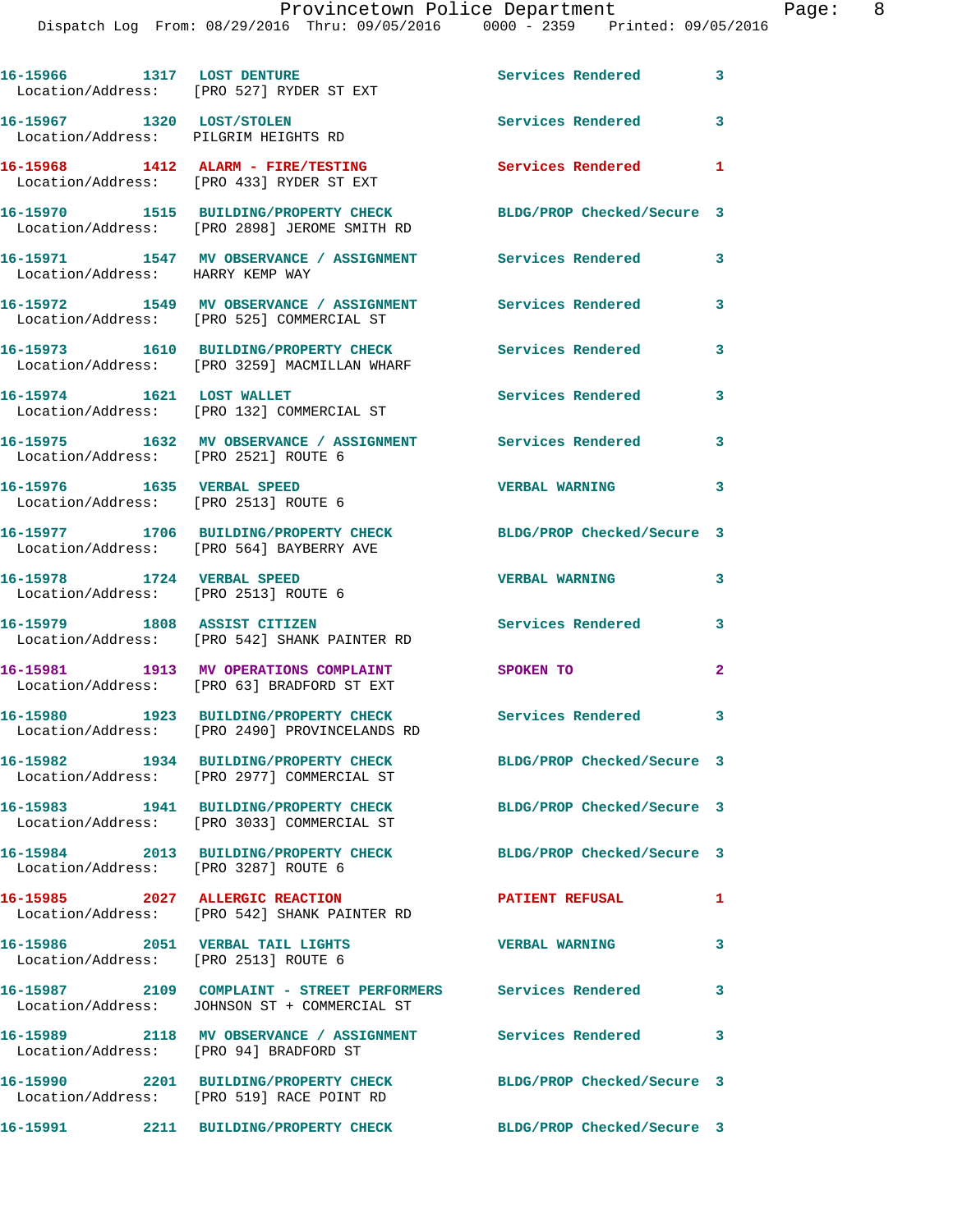|                                                               | Provincetown Police Department<br>Dispatch Log From: 08/29/2016 Thru: 09/05/2016 0000 - 2359 Printed: 09/05/2016       |                            |              | Page: 9 |  |
|---------------------------------------------------------------|------------------------------------------------------------------------------------------------------------------------|----------------------------|--------------|---------|--|
|                                                               | Location/Address: [PRO 516] RACE POINT RD                                                                              |                            |              |         |  |
|                                                               | 16-15993 2246 ASSIST CITIZEN<br>Location/Address: [PRO 542] SHANK PAINTER RD                                           | Services Rendered 3        |              |         |  |
| For Date: $09/01/2016$ - Thursday                             |                                                                                                                        |                            |              |         |  |
|                                                               | 16-15995 0005 INFO SERVICES - LOBBY Services Rendered 2<br>Location/Address: [PRO 542] SHANK PAINTER RD                |                            |              | 21      |  |
|                                                               | 16-15996 0016 POSSIBLE APPENDICITIS/TRANSPOR Transported to Hospital 1<br>Location/Address: [PRO 2761] COTTAGE ST      |                            |              |         |  |
|                                                               | 16-15997 0153 MV OBSERVANCE / ASSIGNMENT Services Rendered 3<br>Location/Address: SHANK PAINTER RD + CAPTAIN BERTIE RD |                            |              |         |  |
| 16-15998 0203 MV STOP<br>Location/Address: [PRO 2479] ROUTE 6 |                                                                                                                        | <b>VERBAL WARNING</b>      | 3            |         |  |
|                                                               | 16-15999 0227 BUILDING/PROPERTY CHECK BLDG/PROP Checked/Secure 3<br>Location/Address: [PRO 447] JEROME SMITH RD        |                            |              |         |  |
|                                                               | 16-16000 0412 ASSIST AGENCY / WASTE WATER Services Rendered 3<br>Location/Address: [PRO 2539] RYDER ST EXT             |                            |              |         |  |
|                                                               | 16-16001 0504 MEDICAL EMERGENCY<br>Location/Address: [PRO 1466] COMMERCIAL ST                                          | <b>PATIENT REFUSAL</b>     | 1            |         |  |
|                                                               | 16-16002 0528 BUILDING/PROPERTY CHECK BLDG/PROP Checked/Secure 3<br>Location/Address: [PRO 1638] COMMERCIAL ST         |                            |              |         |  |
|                                                               | 16-16003 0535 SUSPICIOUS ACTIVITY<br>Location/Address: COMMERCIAL ST + ARCH ST                                         | <b>Services Rendered</b>   | $\mathbf{2}$ |         |  |
|                                                               | 16-16004 0640 ASSIST CITIZEN<br>Location/Address: [PRO 542] SHANK PAINTER RD                                           | Services Rendered 3        |              |         |  |
| 16-16006 0729 ANIMAL CALL                                     | Location/Address: [PRO 3296] SHANK PAINTER RD                                                                          | Services Rendered          | $\mathbf{2}$ |         |  |
|                                                               | 16-16007 0752 BUILDING/PROPERTY CHECK Services Rendered 3<br>Location/Address: [PRO 3430] COMMERCIAL ST                |                            |              |         |  |
|                                                               | 16-16008 0804 COURT TRANSPORT<br>Location: [PRO 3705] ORLEANS DISTRICT COURT<br>Refer To Arrest: 16-261-AR             | Taken/Referred to Other 3  |              |         |  |
|                                                               | 16-16009 0839 COMPLAINT<br>Location/Address: [PRO 308] COMMERCIAL ST                                                   | Services Rendered          | 3            |         |  |
|                                                               | 16-16010 0902 PARK, WALK & TALK<br>Location/Address: [PRO 2500] COMMERCIAL ST                                          | Services Rendered          | $\mathbf{2}$ |         |  |
|                                                               | 16-16011 1043 PARK, WALK & TALK<br>Location/Address: [PRO 105] COMMERCIAL ST                                           | No Action Required         | $\mathbf{2}$ |         |  |
| Location/Address: [TRU] S PAMET                               | 16-16012 1043 ASSIST AGENCY / TRURO PD Services Rendered                                                               |                            | 3            |         |  |
| Location/Address: [PRO 3287] ROUTE 6                          | 16-16013 1100 BUILDING/PROPERTY CHECK BLDG/PROP Checked/Secure 3                                                       |                            |              |         |  |
|                                                               | 16-16014 1117 BUILDING/PROPERTY CHECK<br>Location/Address: [PRO 3317] CEMETERY RD                                      | BLDG/PROP Checked/Secure 3 |              |         |  |
|                                                               | 16-16015 1117 BUILDING/PROPERTY CHECK BLDG/PROP Checked/Secure 3<br>Location/Address: [PRO 3318] CEMETERY RD           |                            |              |         |  |
|                                                               | 16-16016 1119 SERVICE CALL<br>Location/Address: [PRO 2474] BRADFORD ST                                                 | Services Rendered 3        |              |         |  |
|                                                               |                                                                                                                        |                            |              |         |  |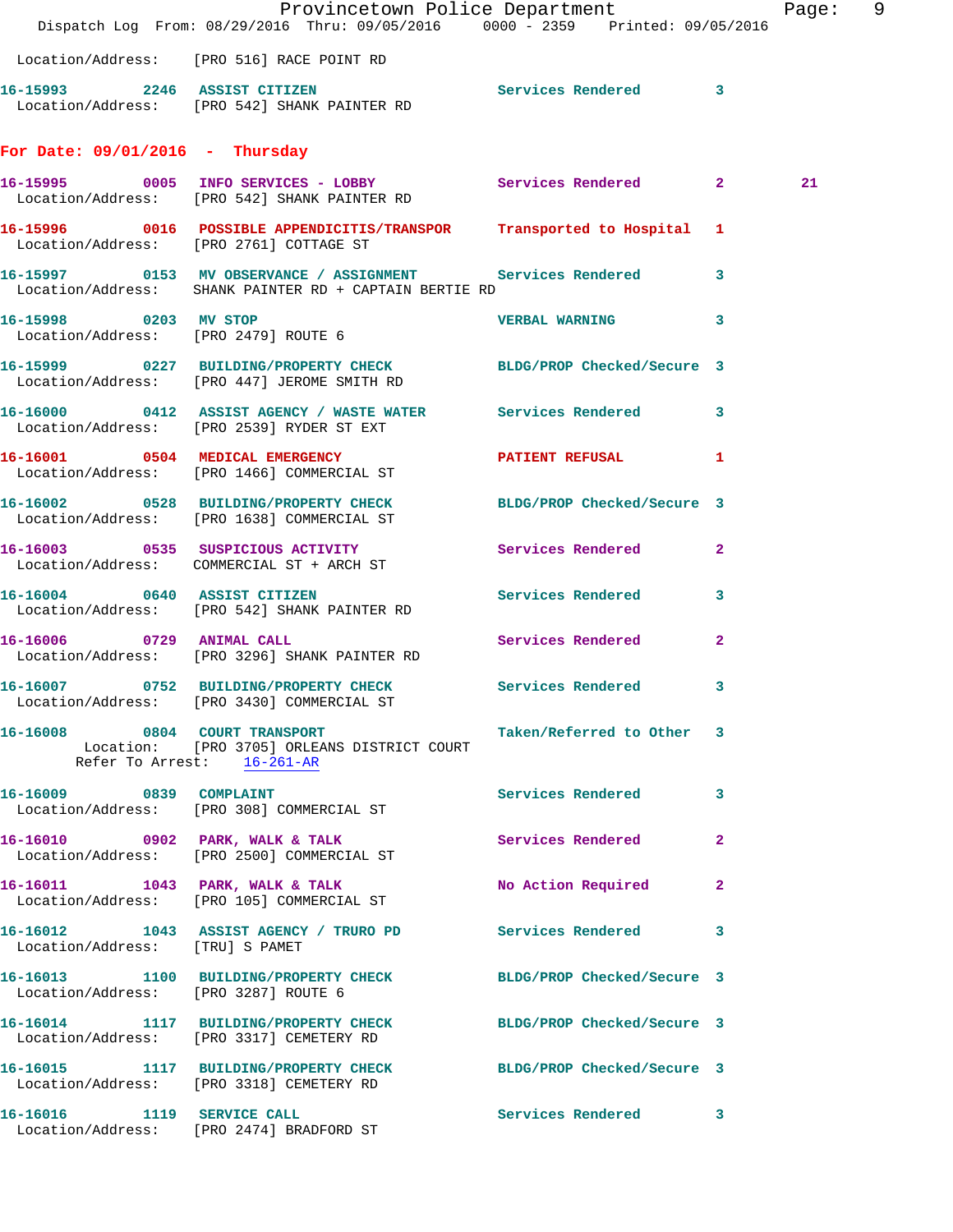|                                    | 16-16017 1140 MV OBSERVANCE / ASSIGNMENT Services Rendered 3<br>Location/Address: [PRO 2148] BRADFORD ST |                            |                         |
|------------------------------------|----------------------------------------------------------------------------------------------------------|----------------------------|-------------------------|
|                                    | 16-16018 1146 ASSIST CITIZEN<br>Location/Address: [PRO 542] SHANK PAINTER RD                             | <b>Services Rendered</b>   | $\overline{\mathbf{3}}$ |
|                                    | 16-16019 1156 MEDICAL EMERGENCY<br>Location/Address: [PRO 440] HARRY KEMP WAY                            | Transported to Hospital    | $\mathbf{1}$            |
|                                    | 16-16020 1213 PARK, WALK & TALK<br>Location: [PRO 3431] LOPES SQUARE                                     | No Action Required         | $\mathbf{2}$            |
| Refer To Field Int: 16-9-FI        | 16-16021 1236 SUSPICIOUS PERSON<br>Location/Address: [PRO 33] BRADFORD ST                                | Investigated               | $\overline{2}$          |
|                                    | 16-16022 1249 BUILDING/PROPERTY CHECK<br>Location/Address: [PRO 2483] COMMERCIAL ST                      | <b>Services Rendered</b> 3 |                         |
| 16-16025 1253 RESTRAINING ORDER    | Location/Address: [PRO 542] SHANK PAINTER RD                                                             | Services Rendered          | $\mathbf{2}$            |
| Location/Address: SHANK PAINTER RD | 16-16023 1303 MV OBSERVANCE / ASSIGNMENT No Action Required                                              |                            | 3                       |
| 16-16024 1304 THREATS              | Location/Address: [PRO 542] SHANK PAINTER RD                                                             | <b>Services Rendered</b>   | $\overline{2}$          |
| 16-16026 1321 LOST WALLET          | Location/Address: [PRO 542] SHANK PAINTER RD                                                             | <b>Services Rendered</b>   | 3                       |
| 16-16027 1329 ALARM - FIRE         | Location/Address: [PRO 208] COMMERCIAL ST                                                                | <b>False Alarm</b>         | $\mathbf{1}$            |
| 16-16028 1336 COMPLAINT            | Location/Address: [PRO 1650] BRADFORD ST EXT                                                             | Services Rendered 3        |                         |
|                                    | 16-16029 1351 ALARM - GENERAL<br>Location/Address: [PRO 1838] ATWOOD AVE                                 | False Alarm                | 1                       |
| 16-16030 1401 COMPLAINT            | Location/Address: [PRO 3443] COMMERCIAL ST                                                               | <b>SPOKEN TO</b>           | $\overline{\mathbf{3}}$ |
| 16-16032                           | 1415 B & E BURGLARY<br>Location/Address: [PRO 1650] BRADFORD ST EXT                                      | Services Rendered          | $\mathbf{2}$            |
|                                    | 16-16033 1433 BUILDING/PROPERTY CHECK<br>Location/Address: [PRO 2500] COMMERCIAL ST                      | BLDG/PROP Checked/Secure 3 |                         |
|                                    | 16-16035 1554 SUSPICIOUS ACTIVITY<br>Location/Address: [PRO 995] MILLER HILL RD                          | Services Rendered          | $\mathbf{2}$            |
|                                    | Location/Address: [PRO 352] COMMERCIAL ST                                                                | Services Rendered          | $\mathbf{2}$            |
|                                    | 16-16037 1635 PARK, WALK & TALK<br>Location: [PRO 3431] LOPES SQUARE                                     | <b>Services Rendered</b>   | $\mathbf{2}$            |
| 16-16038 1704 FOUND WALLET         | Location: [PRO 3431] LOPES SQUARE                                                                        | Services Rendered          | 3                       |
|                                    | 16-16039 1730 BUILDING/PROPERTY CHECK<br>Location/Address: [PRO 3033] COMMERCIAL ST                      | BLDG/PROP Checked/Secure 3 |                         |
|                                    | 16-16040 1852 ARM INJURY/EVALUATION<br>Location/Address: [PRO 542] SHANK PAINTER RD                      | <b>Services Rendered</b>   | 1                       |
| 16-16041 1901 LOST CELLPHONE       | Location/Address: [PRO 1638] COMMERCIAL ST                                                               | Services Rendered          | 3                       |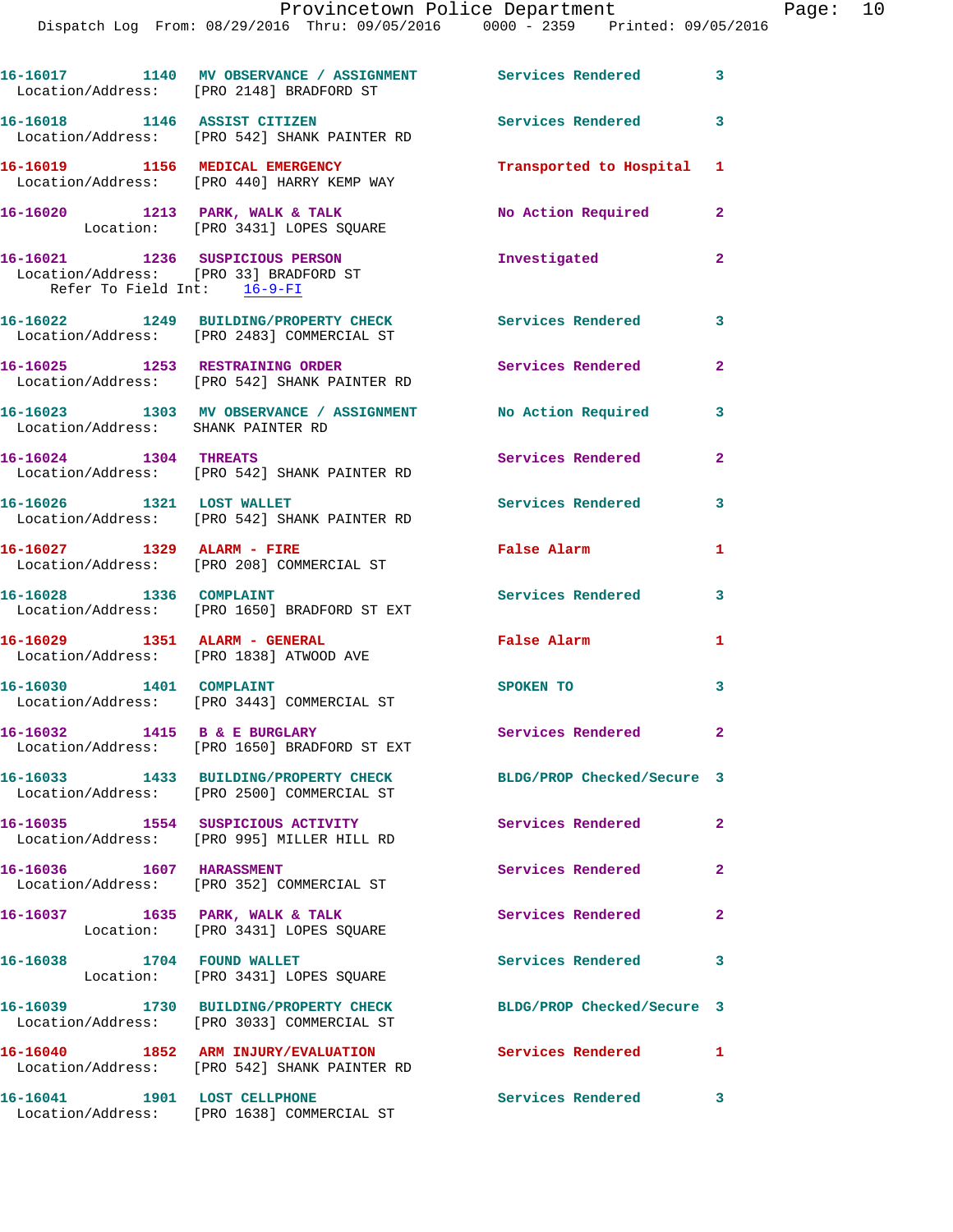|                                         | 16-16042 1916 ALARM - FIRE<br>Location/Address: [PRO 838] COMMERCIAL ST                                        | False Alarm                | $\mathbf{1}$   |    |
|-----------------------------------------|----------------------------------------------------------------------------------------------------------------|----------------------------|----------------|----|
|                                         | 16-16043 1939 BUILDING/PROPERTY CHECK<br>Location/Address: [PRO 440] HARRY KEMP WAY                            | BLDG/PROP Checked/Secure 3 |                |    |
|                                         | 16-16044 1944 PARKED MV ACCIDENT<br>Location/Address: RAILROAD AVE + CONWELL ST                                | <b>Services Rendered</b>   | 1              |    |
|                                         | 16-16045 1953 TRESPASS COMPLAINT<br>Location/Address: [PRO 3296] SHANK PAINTER RD                              | <b>Services Rendered</b>   | $\overline{2}$ |    |
|                                         | 16-16046 2024 PARKED MV COMPLAINT<br>Location/Address: [PRO 3600] COMMERCIAL ST                                | <b>Services Rendered</b>   | $\mathbf{2}$   |    |
|                                         | 16-16047 2041 BUILDING/PROPERTY CHECK BLDG/PROP Checked/Secure 3<br>Location/Address: [PRO 3033] COMMERCIAL ST |                            |                |    |
|                                         | Location/Address: [PRO 3440] ROUTE 6 + SNAIL RD                                                                |                            | 3              |    |
| 16-16049 2319 ASSIST CITIZEN            | Location/Address: [PRO 542] SHANK PAINTER RD                                                                   | <b>Services Rendered</b>   | 3              |    |
| 16-16051 2328 MV STOP                   | Location/Address: [PRO 3099] SHANK PAINTER RD                                                                  | <b>VERBAL WARNING</b>      | 3              |    |
|                                         | Location/Address: [PRO 2483] COMMERCIAL ST                                                                     |                            | 3              |    |
| For Date: $09/02/2016$ - Friday         |                                                                                                                |                            |                |    |
|                                         | 16-16050 0000 LOBBY TRAFFIC<br>Location/Address: [PRO 542] SHANK PAINTER RD                                    | Services Rendered          | $\overline{2}$ | 27 |
| Togation (Address: [DRO 04] PRADEOPD CT | 16-16053 0005 MV OBSERVANCE / ASSIGNMENT Services Rendered                                                     |                            | 3              |    |

|                                        | Location/Address: [PRO 542] SHANK PAINTER RD                                                                         |                         |                         |
|----------------------------------------|----------------------------------------------------------------------------------------------------------------------|-------------------------|-------------------------|
| Location/Address: [PRO 94] BRADFORD ST | 16-16053 0005 MV OBSERVANCE / ASSIGNMENT Services Rendered                                                           |                         | $\overline{\mathbf{3}}$ |
| Location/Address: [PRO 3440] ROUTE 6   |                                                                                                                      |                         | 3                       |
|                                        | 16-16056 0019 NOISE COMPLAINT<br>Location/Address: [PRO 2977] COMMERCIAL ST                                          | SPOKEN TO               | 3                       |
| 16-16057 0042 MV STOP                  | Location/Address: [PRO 2521] ROUTE 6                                                                                 | Citation/Warning Issued | 3                       |
|                                        | 16-16058 0045 NOISE COMPLAINT<br>Location/Address: [PRO 2489] BRADFORD ST                                            | SPOKEN TO               | $\overline{\mathbf{3}}$ |
|                                        | 16-16059      0101  BUILDING/PROPERTY CHECK        Services Rendered<br>Location/Address: [PRO 3259] MACMILLAN WHARF |                         | 3.                      |
|                                        | 16-16060  0106 BUILDING/PROPERTY CHECK Services Rendered<br>Location/Address: [PRO 433] RYDER ST EXT                 |                         | $\overline{\mathbf{3}}$ |
|                                        | 16-16061  0116 MV OBSERVANCE / ASSIGNMENT  Services Rendered<br>Location/Address: BRADFORD ST + RYDER ST             |                         | $\overline{\mathbf{3}}$ |
| Location/Address: COMMERCIAL ST        |                                                                                                                      | <b>VERBAL WARNING</b>   | $\overline{3}$          |
|                                        | 16-16065 0136 PARK, WALK & TALK<br>Location: [PRO 3431] LOPES SQUARE                                                 | Services Rendered       | $\mathbf{2}$            |
|                                        | Location/Address: BRADFORD ST + HOWLAND ST                                                                           |                         | 3                       |
| 16-16064 0153 MV STOP                  | Location/Address: BRADFORD ST + HOWLAND ST                                                                           | <b>VERBAL WARNING</b>   | 3                       |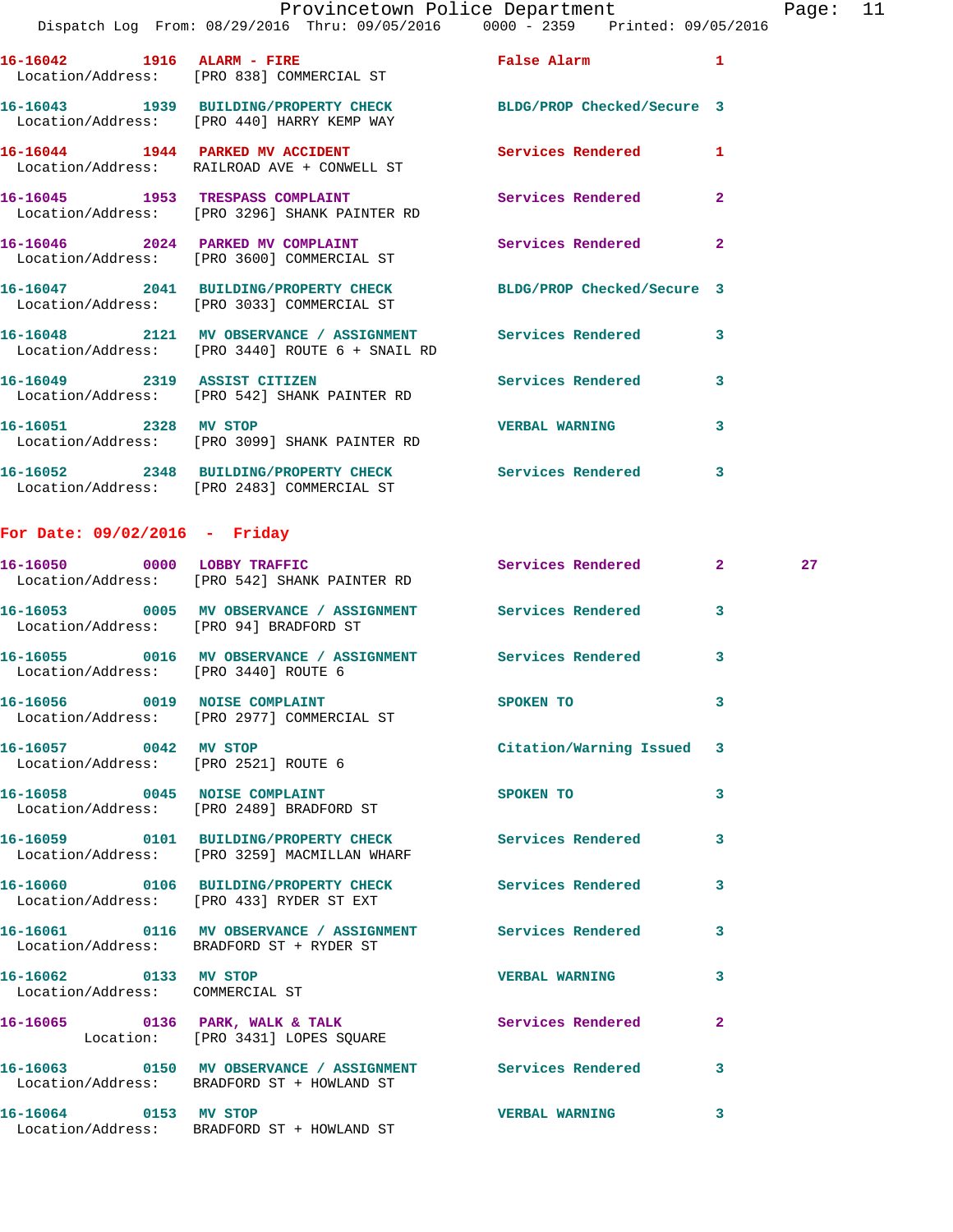|                                      | 16-16066 0159 MV COMPLAINT<br>Location/Address: [PRO 2520] PRINCE ST                                     | <b>Services Rendered</b>   | $\mathbf{2}$            |
|--------------------------------------|----------------------------------------------------------------------------------------------------------|----------------------------|-------------------------|
|                                      | 16-16067 0220 MV OBSERVANCE / ASSIGNMENT Services Rendered<br>Location/Address: BRADFORD ST + HOWLAND ST |                            | 3                       |
|                                      | 16-16068 0226 NOISE COMPLAINT<br>Location/Address: WEST VINE ST + COMMERCIAL ST                          | SPOKEN TO                  | 3                       |
|                                      | 16-16070 0247 SUSPICIOUS ACTIVITY<br>Location/Address: [PRO 3430] COMMERCIAL ST                          | Services Rendered 2        |                         |
|                                      | 16-16069 0248 BUILDING/PROPERTY CHECK<br>Location/Address: [PRO 516] RACE POINT RD                       | BLDG/PROP Checked/Secure 3 |                         |
|                                      | 16-16071 0259 BUILDING/PROPERTY CHECK<br>Location/Address: [PRO 440] HARRY KEMP WAY                      | BLDG/PROP Checked/Secure 3 |                         |
|                                      | 16-16072 0314 SUSPICIOUS ACTIVITY<br>Location/Address: [PRO 106] COMMERCIAL ST                           | Services Rendered          | $\mathbf{2}$            |
|                                      | 16-16073 0320 MV OBSERVANCE / ASSIGNMENT<br>Location/Address: [PRO 2513] ROUTE 6                         | <b>Services Rendered</b>   | 3                       |
|                                      | 16-16074 0327 BUILDING/PROPERTY CHECK<br>Location/Address: [PRO 379] COMMERCIAL ST                       | BLDG/PROP Checked/Secure 3 |                         |
|                                      | 16-16075 0330 MV OBSERVANCE / ASSIGNMENT<br>Location/Address: HOWLAND ST + BRADFORD ST                   | Services Rendered          | 3                       |
| 16-16076 0355 ASSIST CITIZEN         | Location/Address: [PRO 2479] ROUTE 6                                                                     | Services Rendered 3        |                         |
|                                      | 16-16077 0402 BUILDING/PROPERTY CHECK<br>Location/Address: [PRO 105] COMMERCIAL ST                       | BLDG/PROP Checked/Secure 3 |                         |
|                                      | 16-16078 0421 BUILDING/PROPERTY CHECK<br>Location/Address: [PRO 1989] COMMERCIAL ST                      | BLDG/PROP Checked/Secure 3 |                         |
| Location/Address: SHANK PAINTER RD   | 16-16079 0429 MV OBSERVANCE / ASSIGNMENT                                                                 | No Action Required         | $\overline{\mathbf{3}}$ |
|                                      | 16-16080 0457 BUILDING/PROPERTY CHECK<br>Location/Address: [PRO 306] COMMERCIAL ST                       | BLDG/PROP Checked/Secure 3 |                         |
|                                      | 16-16082 0458 PARK, WALK & TALK<br>Location/Address: [PRO 539] SHANK PAINTER RD                          | Services Rendered          | $\mathbf{2}$            |
| Location/Address: [PRO 3440] ROUTE 6 | 16-16081                 0507    MV OBSERVANCE  / ASSIGNMENT                Services Rendered            |                            | 3                       |
| 16-16083 0523 MV STOP                | Location/Address: [PRO 2513] ROUTE 6                                                                     | <b>VERBAL WARNING</b>      | 3                       |
|                                      | 16-16084 0543 BUILDING/PROPERTY CHECK<br>Location/Address: [PRO 2898] JEROME SMITH RD                    | <b>Services Rendered</b>   | 3                       |
| 16-16086 0605 AIRCRAFT               | Location/Address: [PRO 516] RACE POINT RD                                                                | Services Rendered          | $\mathbf{2}$            |
|                                      | 16-16085 0607 BUILDING/PROPERTY CHECK<br>Location/Address: [PRO 3317] CEMETERY RD                        | Services Rendered          | $\mathbf{3}$            |
|                                      | 16-16087 0608 BUILDING/PROPERTY CHECK<br>Location/Address: [PRO 3318] CEMETERY RD                        | <b>Services Rendered</b>   | 3                       |
| Location/Address: [PRO 571] ALDEN ST | 16-16088 0609 BUILDING/PROPERTY CHECK                                                                    | Services Rendered          | $\mathbf{3}$            |
| 16-16089 0613 MV COMPLAINT           |                                                                                                          | Services Rendered          | $\overline{2}$          |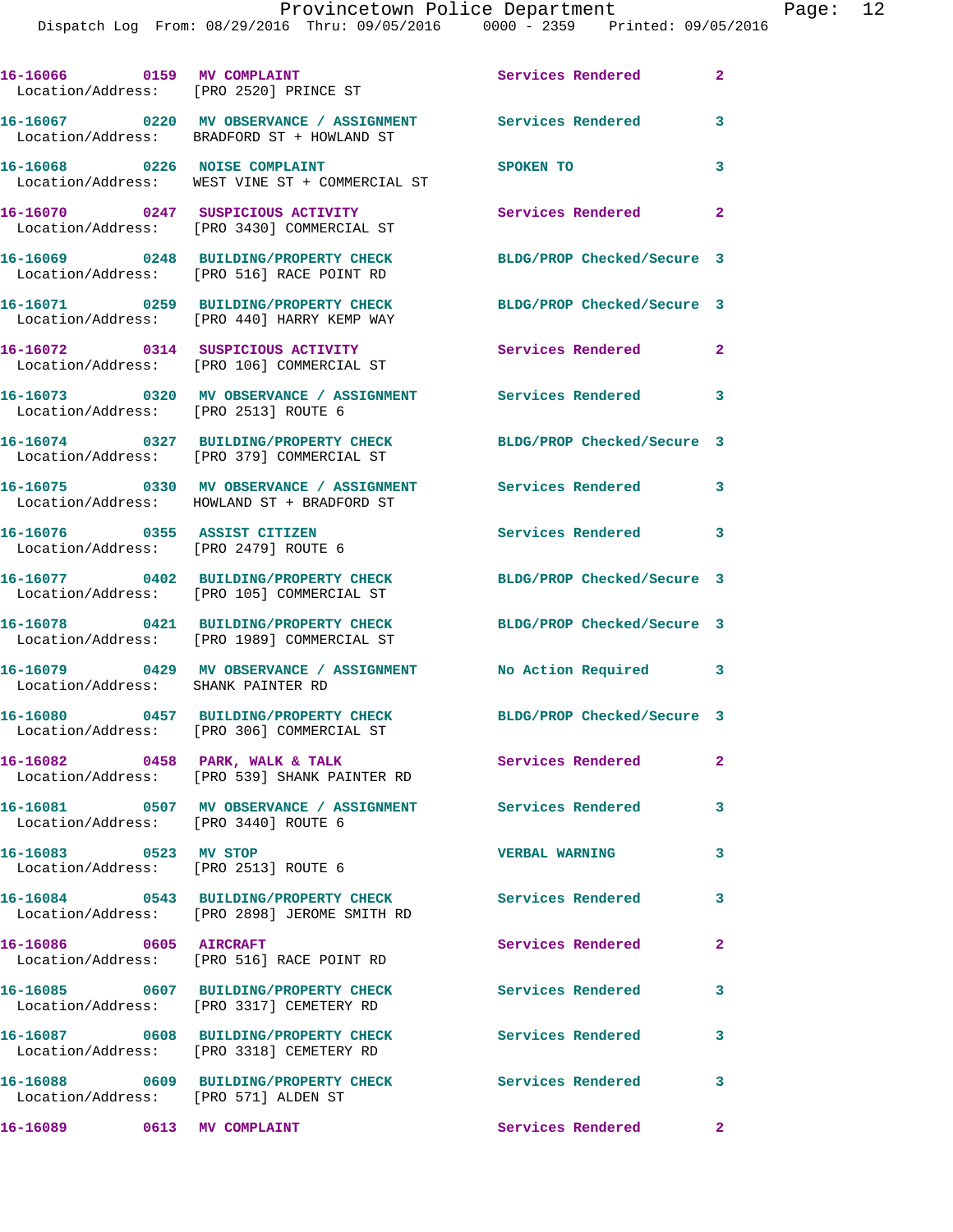|                                                                  | Dispatch Log From: 08/29/2016 Thru: 09/05/2016 0000 - 2359 Printed: 09/05/2016                                 | Provincetown Police Department |              | Page: 13 |  |
|------------------------------------------------------------------|----------------------------------------------------------------------------------------------------------------|--------------------------------|--------------|----------|--|
|                                                                  | Location/Address: [PRO 523] COMMERCIAL ST                                                                      |                                |              |          |  |
|                                                                  | 16-16090 0822 MV OBSERVANCE / ASSIGNMENT Services Rendered<br>Location/Address: [PRO 106] COMMERCIAL ST        |                                | 3            |          |  |
| 16-16092 0918 MV STOP<br>Location/Address: [PRO 2513] ROUTE 6    |                                                                                                                | <b>VERBAL WARNING</b>          | 3            |          |  |
| Location/Address: SNAIL RD                                       | 16-16093 0921 MV OBSERVANCE / ASSIGNMENT Services Rendered 3                                                   |                                |              |          |  |
| 16-16094 0947 MV STOP                                            | Location/Address: SHANK PAINTER RD + COURT ST                                                                  | <b>VERBAL WARNING</b>          | 3            |          |  |
| 16-16095 0953 MV STOP                                            | Location/Address: SANDY HILL LN + ROUTE 6                                                                      | <b>VERBAL WARNING</b>          | 3            |          |  |
|                                                                  | 16-16096 1006 BUILDING/PROPERTY CHECK BLDG/PROP Checked/Secure 3<br>Location/Address: [PRO 3033] COMMERCIAL ST |                                |              |          |  |
|                                                                  | 16-16097 1110 BUILDING/PROPERTY CHECK BLDG/PROP Checked/Secure 3<br>Location/Address: [PRO 2494] BRADFORD ST   |                                |              |          |  |
| Location/Address: [PRO 3222] ALDEN ST                            | 16-16098 1112 MEDICAL EMERGENCY                                                                                | PATIENT REFUSAL                | 1            |          |  |
| 16-16099 1117 MV STOP<br>Location/Address: [TRU] SHORE RD        |                                                                                                                | <b>VERBAL WARNING</b>          | 3            |          |  |
|                                                                  | 16-16100 1137 STOLEN PATIO UMBRELLA<br>Location/Address: [PRO 938] FRANKLIN ST                                 | Services Rendered              | $\mathbf{2}$ |          |  |
| 16-16101 1139 MV STOP                                            | Location/Address: COTTAGE ST + BRADFORD ST                                                                     | <b>VERBAL WARNING</b>          | 3            |          |  |
|                                                                  | 16-16102 1142 MVA MINOR<br>Location/Address: [PRO 2214] CONWELL ST                                             | Services Rendered 1            |              |          |  |
|                                                                  | 16-16103 1145 BUILDING/PROPERTY CHECK BLDG/PROP Checked/Secure 3<br>Location/Address: [PRO 106] COMMERCIAL ST  |                                |              |          |  |
| Location/Address: AUNT SUKEYS WAY                                | 16-16104 1153 MEDICAL EMERGENCY PATIENT REFUSAL                                                                |                                | -1           |          |  |
| 16-16105 1208 MV STOP                                            | Location/Address: BRADFORD ST + CENTER ST                                                                      | <b>VERBAL WARNING</b>          | 3            |          |  |
|                                                                  | 16-16106 1212 BUILDING/PROPERTY CHECK Services Rendered<br>Location/Address: [PRO 564] BAYBERRY AVE            |                                | 3            |          |  |
|                                                                  | 16-16107 1256 BUILDING/PROPERTY CHECK<br>Location/Address: [PRO 2499] RACE POINT RD                            | <b>Services Rendered</b>       | 3            |          |  |
|                                                                  | 16-16108 1309 BUILDING/PROPERTY CHECK<br>Location/Address: [PRO 2977] COMMERCIAL ST                            | <b>Services Rendered</b>       | 3            |          |  |
| Location/Address: [PRO 2] ALDEN ST                               | 16-16109 1315 NOISE COMPLAINT/DOGS                                                                             | Services Rendered              | 3            |          |  |
|                                                                  | 16-16110 1415 COMPLAINT<br>Location/Address: [PRO 396] COMMERCIAL ST                                           | <b>GONE ON ARRIVAL</b>         | 3            |          |  |
|                                                                  | 16-16111 1416 BUILDING/PROPERTY CHECK<br>Location/Address: [PRO 3033] COMMERCIAL ST                            | BLDG/PROP Checked/Secure 3     |              |          |  |
| 16-16112 1429 COMPLAINT<br>Location/Address: COMMERCIAL ST       |                                                                                                                | SPOKEN TO                      | 3            |          |  |
| 16-16113 1435 PROPERTY DAMAGE<br>Location/Address: COMMERCIAL ST | Refer To Accident: 16-63-AC                                                                                    | Investigated                   | 3            |          |  |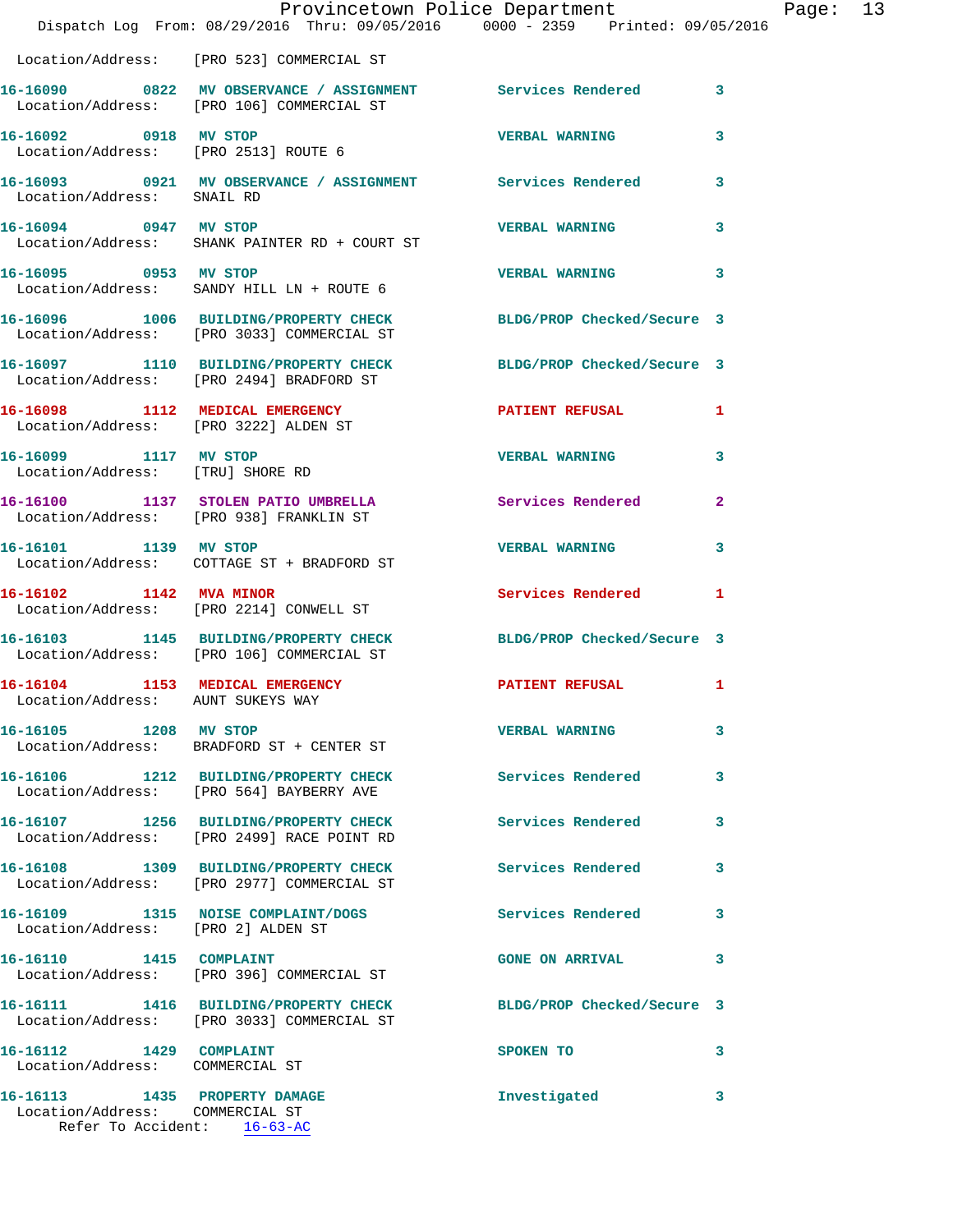|                                                                    | 16-16114 1522 BUILDING/PROPERTY CHECK<br>Location/Address: [PRO 2483] COMMERCIAL ST                              | BLDG/PROP Checked/Secure 3 |                         |
|--------------------------------------------------------------------|------------------------------------------------------------------------------------------------------------------|----------------------------|-------------------------|
|                                                                    | 16-16115 1546 BY-LAW VIOLATION<br>Location/Address: [PRO 516] RACE POINT RD                                      | SPOKEN TO                  | $\overline{2}$          |
| 16-16116   1550   ANIMAL CALL                                      | Location/Address: [PRO 2206] COMMERCIAL ST                                                                       | <b>GONE ON ARRIVAL</b>     | $\overline{a}$          |
| 16-16118    1607 MV ACCIDENT<br>Refer To Accident: 16-64-AC        | Location/Address: [PRO 2951] COMMERCIAL ST                                                                       | Services Rendered          | $\mathbf{1}$            |
| 16-16120    1623    FOUND CARD                                     | Location/Address: [PRO 433] RYDER ST EXT                                                                         | <b>Services Rendered</b> 3 |                         |
| 16-16121 1632 COMPLAINT                                            | Location/Address: [PRO 146] COMMERCIAL ST                                                                        | SPOKEN TO                  | 3                       |
|                                                                    | 16-16122 1648 BUILDING/PROPERTY CHECK<br>Location/Address: [PRO 3033] COMMERCIAL ST                              | BLDG/PROP Checked/Secure 3 |                         |
|                                                                    | 16-16123 1700 BUILDING/PROPERTY CHECK<br>Location/Address: [PRO 3430] COMMERCIAL ST                              | BLDG/PROP Checked/Secure 3 |                         |
|                                                                    | 16-16125 1743 BUILDING/PROPERTY CHECK<br>Location/Address: [PRO 519] RACE POINT RD                               | BLDG/PROP Checked/Secure 3 |                         |
| 16-16124 1747 911 GENERAL                                          | Location/Address: [PRO 63] BRADFORD ST EXT                                                                       | Services Rendered          | 1                       |
| 16-16127 1756 THREATS                                              | Location/Address: [PRO 3296] SHANK PAINTER RD                                                                    | SPOKEN TO                  | $\overline{a}$          |
| 16-16128 1845 MV COMPLAINT<br>Location/Address: ROUTE 6 + SNAIL RD |                                                                                                                  | Could Not Locate           | $\overline{2}$          |
| 16-16129 1901 MV ACCIDENT                                          | Location/Address: [PRO 526] RYDER ST EXT                                                                         | Services Rendered          | $\mathbf{1}$            |
| 16-16130 1921 MV STOP                                              | Location/Address: COMMERCIAL ST + ATLANTIC AVE                                                                   | <b>VERBAL WARNING</b>      | 3                       |
|                                                                    | 16-16131 2005 BUILDING/PROPERTY CHECK BLDG/PROP Checked/Secure 3<br>Location/Address: [PRO 530] SHANK PAINTER RD |                            |                         |
| 16-16132 2015 BAR CHECK                                            | Location/Address: [PRO 3712] RYDER ST EXT                                                                        | LICENSING/NO ACTION        | $\mathbf{2}$            |
| 16-16133 2017 FOUND WALLET                                         | Location/Address: [PRO 259] COMMERCIAL ST                                                                        | <b>Services Rendered</b>   | 3                       |
| Location/Address: [PRO 3440] ROUTE 6                               | 16-16134 2024 MV OBSERVANCE / ASSIGNMENT Services Rendered                                                       |                            | $\overline{\mathbf{3}}$ |
|                                                                    | 16-16136 2027 BUILDING/PROPERTY CHECK<br>Location/Address: [PRO 3033] COMMERCIAL ST                              | BLDG/PROP Checked/Secure 3 |                         |
| 16-16137 2040 DISTURBANCE                                          | Location/Address: [PRO 191] COMMERCIAL ST<br>Refer To $P/C$ : 16-262-AR                                          | <b>PATIENT REFUSAL</b>     | $\mathbf{1}$            |
| 16-16138 2107 BIKE VS M/V                                          | Location/Address: [PRO 165] COMMERCIAL ST                                                                        | Services Rendered 2        |                         |
|                                                                    | 16-16141 2108 BUILDING/PROPERTY CHECK<br>Location/Address: [PRO 2898] JEROME SMITH RD                            | BLDG/PROP Checked/Secure 3 |                         |
| 16-16139 2109 STOLEN SCOOTER                                       | Location/Address: [PRO 1952] COMMERCIAL ST                                                                       | Investigated               | 3                       |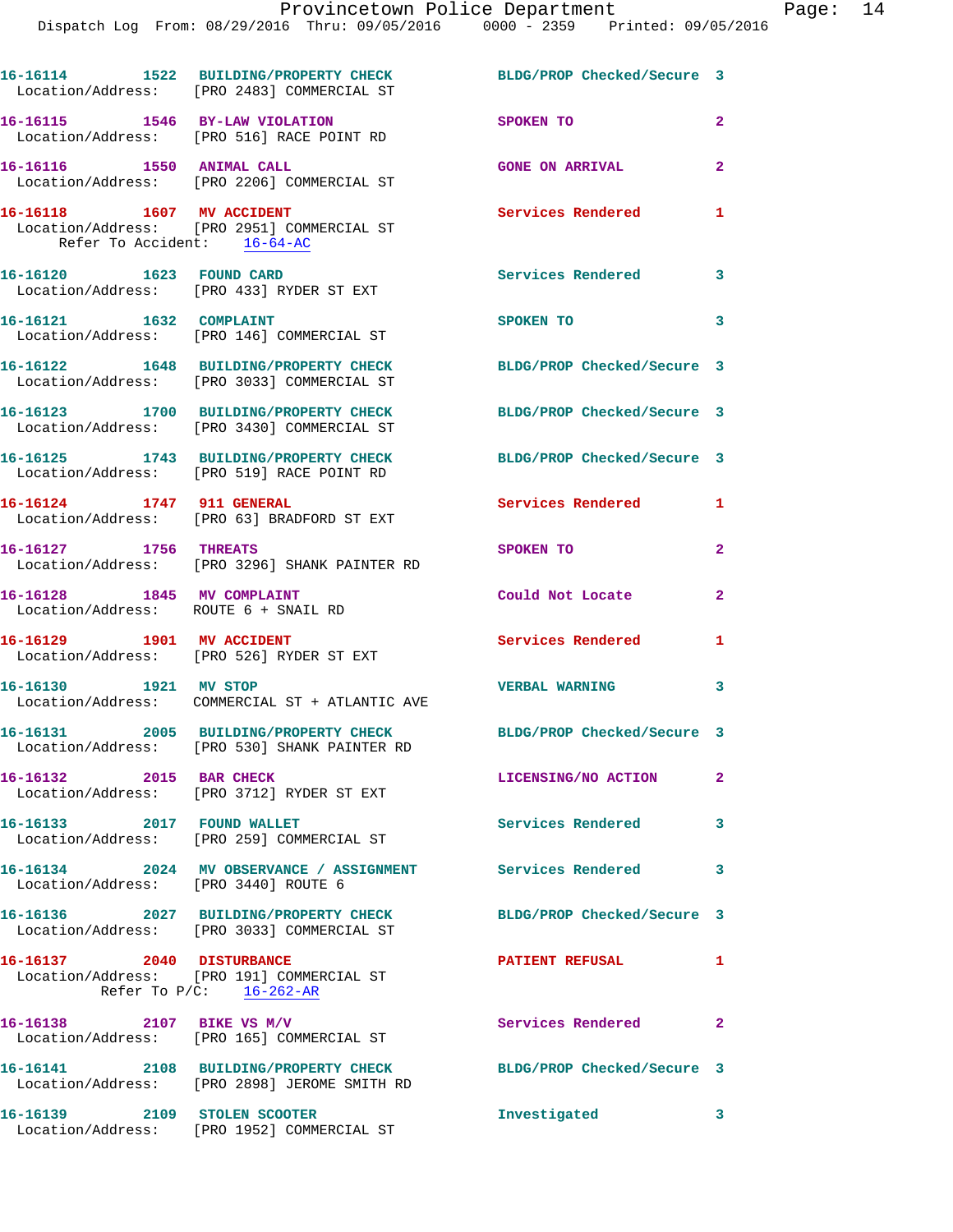|                                                    | 16-16140 2116 MEDICAL EMERGENCY<br>Location/Address: [PRO 269] COMMERCIAL ST                                  | Transported to Hospital 1  |                   |
|----------------------------------------------------|---------------------------------------------------------------------------------------------------------------|----------------------------|-------------------|
|                                                    | 16-16142 2144 MV STOP<br>Location/Address: [PRO 2577] BRADFORD ST                                             | No Action Required         | 3                 |
|                                                    | 16-16143 2155 MEDICAL EMERGENCY<br>Location/Address: [PRO 542] SHANK PAINTER RD<br>Refer To $P/C$ : 16-262-AR | Transported to Hospital 1  |                   |
| 16-16144 2158 MV STOP<br>Location/Address: ROUTE 6 |                                                                                                               | <b>VERBAL WARNING</b>      | 3                 |
|                                                    | 16-16145 2200 BAR CHECK<br>Location/Address: [PRO 3117] COMMERCIAL ST                                         | LICENSING/NO ACTION        | $\overline{2}$    |
|                                                    | 16-16146 2202 BAR CHECK<br>Location/Address: [PRO 80] CARVER ST                                               | LICENSING/NO ACTION        | $\overline{a}$    |
|                                                    | 16-16147 2203 BAR CHECK<br>Location/Address: [PRO 3973] BRADFORD ST                                           | LICENSING/NO ACTION        | $\overline{2}$    |
| Location/Address: JOHNSON ST                       | 16-16148 2230 COMPLAINT - STREET PERFORMERS Services Rendered                                                 |                            | 3                 |
|                                                    | 16-16149 2230 SUSPICIOUS ACTIVITY<br>Location/Address: [PRO 1893] COMMERCIAL ST                               | <b>GONE ON ARRIVAL</b>     | $\overline{2}$    |
| 16-16150 2239 BAR CHECK                            | Location/Address: [PRO 3443] COMMERCIAL ST                                                                    | LICENSING/NO ACTION        | $\mathbf{2}$      |
|                                                    | 16-16151  2256  COMPLAINT - STREET PERFORMERS  SPOKEN TO<br>Location/Address: [PRO 165] COMMERCIAL ST         |                            | 3                 |
| 16-16152 2311 BAR CHECK                            | Location/Address: [PRO 221] COMMERCIAL ST                                                                     | Services Rendered          | 2                 |
|                                                    | 16-16155 2322 MV OBSERVANCE / ASSIGNMENT Services Rendered<br>Location/Address: BRADFORD ST + HOWLAND ST      |                            | 3                 |
| 16-16156 2330 MV STOP                              | Location/Address: [PRO 2484] BRADFORD ST                                                                      | <b>VERBAL WARNING</b>      | 3                 |
| 16-16157 2334 COMPLAINT                            | Location/Address: [PRO 63] BRADFORD ST EXT                                                                    | Services Rendered          | $\mathbf{3}$      |
| 16-16158 2335 BAR CHECK                            | Location/Address: [PRO 3392] COMMERCIAL ST                                                                    | <b>Services Rendered</b>   | 2                 |
| 16-16159 2338 MV STOP                              | Location/Address: [PRO 2518] ROUTE 6<br>Refer To Summons: 16-263-AR                                           | Citation/Warning Issued    | 3                 |
|                                                    | 16-16160 2352 MV OBSERVANCE / ASSIGNMENT Services Rendered<br>Location/Address: [PRO 2521] ROUTE 6            |                            | 3                 |
|                                                    |                                                                                                               | BLDG/PROP Checked/Secure 3 |                   |
| For Date: $09/03/2016$ - Saturday                  |                                                                                                               |                            |                   |
| 16-16165 0000 LOBBY TRAFFIC                        | Location/Address: [PRO 542] SHANK PAINTER RD                                                                  | Services Rendered          | $\mathbf{2}$<br>5 |
|                                                    | 16-16162 0001 BUILDING/PROPERTY CHECK<br>Location/Address: [PRO 3033] COMMERCIAL ST                           | BLDG/PROP Checked/Secure 3 |                   |
|                                                    | 16-16163 0006 BUILDING/PROPERTY CHECK                                                                         | BLDG/PROP Checked/Secure 3 |                   |

Location/Address: [PRO 447] JEROME SMITH RD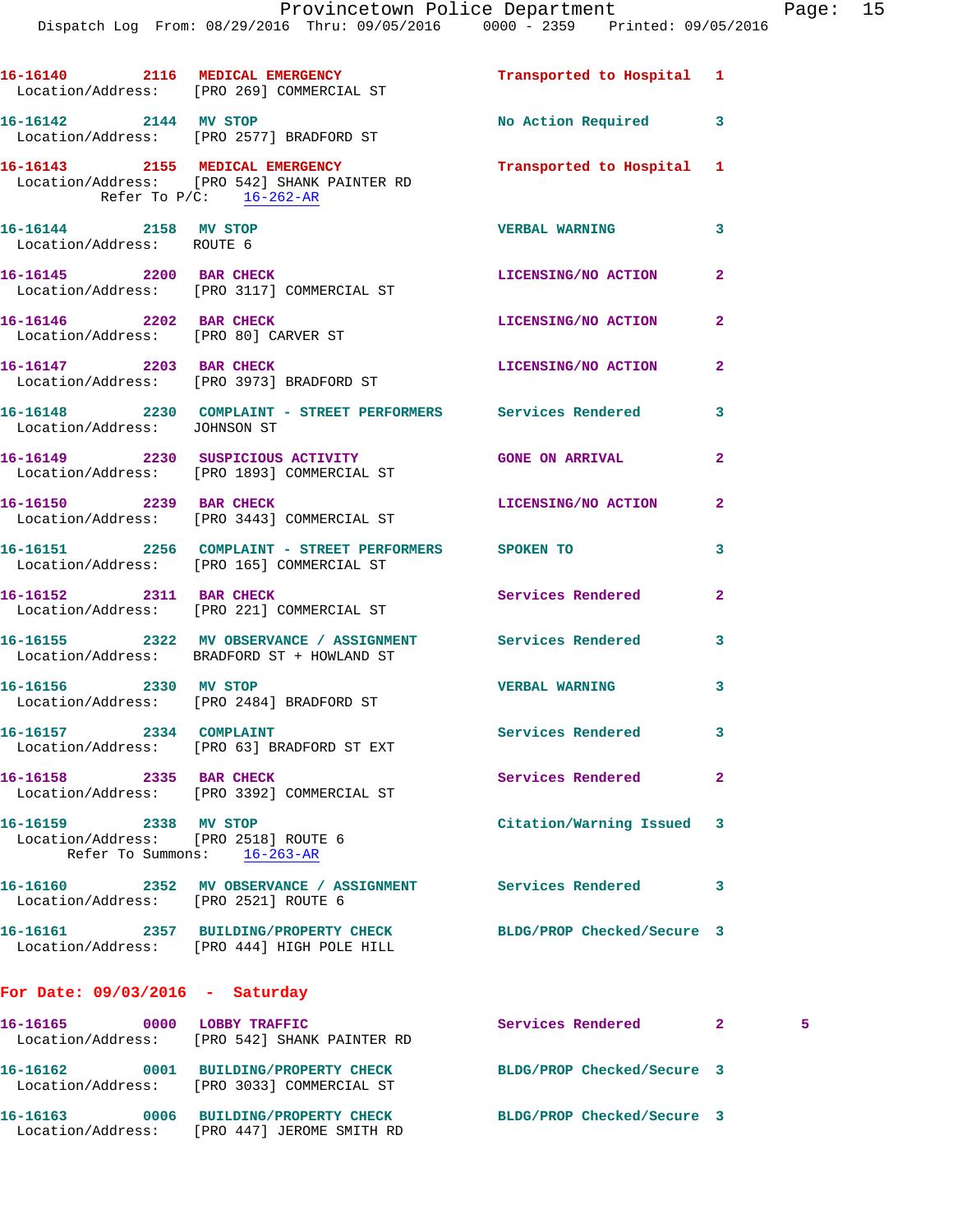| 16-16166 0017 BAR CHECK    | Location/Address: [PRO 2737] COMMERCIAL ST                                                               | BLDG/PROP Checked/Secure 2 |                         |
|----------------------------|----------------------------------------------------------------------------------------------------------|----------------------------|-------------------------|
|                            | 16-16167 0044 MV OBSERVANCE / ASSIGNMENT Services Rendered<br>Location/Address: ROUTE 6 + SNAIL RD       |                            | 3                       |
|                            | 16-16168 0049 BAR CHECK<br>Location/Address: [PRO 399] COMMERCIAL ST                                     | Services Rendered          | $\mathbf{2}$            |
|                            | 16-16169 0051 BUILDING/PROPERTY CHECK<br>Location/Address: [PRO 521] ROUTE 6                             | <b>Services Rendered</b>   | $\overline{\mathbf{3}}$ |
|                            | 16-16170 0100 DISTURBANCE<br>Location/Address: [PRO 3443] COMMERCIAL ST                                  | Peace Restored             | 1                       |
|                            | 16-16171  0105 MV OBSERVANCE / ASSIGNMENT Services Rendered<br>Location/Address: BRADFORD ST + RYDER ST  |                            | $\overline{\mathbf{3}}$ |
|                            | 16-16172 0105 MV OBSERVANCE / ASSIGNMENT Services Rendered<br>Location/Address: HOWLAND ST + BRADFORD ST |                            | 3                       |
|                            | 16-16173 0132 NOISE COMPLAINT<br>Location/Address: [PRO 682] ATKINS MAYO RD                              | SPOKEN TO                  | $\overline{\mathbf{3}}$ |
|                            | 16-16174 0140 BUILDING/PROPERTY CHECK<br>Location/Address: [PRO 58] BRADFORD ST                          | BLDG/PROP Checked/Secure 3 |                         |
|                            | 16-16176 0152 BUILDING/PROPERTY CHECK<br>Location/Address: [PRO 564] BAYBERRY AVE                        | Services Rendered 3        |                         |
|                            | 16-16175 0201 BUILDING/PROPERTY CHECK<br>Location/Address: [PRO 3259] MACMILLAN WHARF                    | BLDG/PROP Checked/Secure 3 |                         |
| 16-16177 0215 SERVICE CALL | Location/Address: [PRO 1563] CONWELL ST                                                                  | SPOKEN TO                  | 3                       |
| 16-16178 0218 MV STOP      | Location/Address: [PRO 2513] ROUTE 6                                                                     | <b>VERBAL WARNING</b>      | 3                       |
|                            | 16-16179   0229   ALARM - GENERAL<br>Location/Address: [PRO 523] COMMERCIAL ST                           | SPOKEN TO                  | 1                       |
|                            | 16-16180 0320 BUILDING/PROPERTY CHECK<br>Location/Address: [PRO 1886] BRADFORD ST                        | BLDG/PROP Checked/Secure 3 |                         |
|                            | Location/Address: [PRO 539] SHANK PAINTER RD                                                             | Services Rendered 2        |                         |
|                            | 16-16182 0404 MEDICAL EMERGENCY/LIFT<br>Location/Address: [PRO 1061] PILGRIM HEIGHTS RD                  | <b>Services Rendered</b>   | 1                       |
|                            | 16-16183 0409 BUILDING/PROPERTY CHECK<br>Location/Address: [PRO 444] HIGH POLE HILL                      | BLDG/PROP Checked/Secure 3 |                         |
|                            | 16-16184 0428 NOISE COMPLAINT<br>Location/Address: [PRO 2099] BRADFORD ST                                | <b>Services Rendered</b>   | 3                       |
| Location/Address: ROUTE 6  | 16-16185 0521 MV OBSERVANCE / ASSIGNMENT Services Rendered                                               |                            | $\overline{\mathbf{3}}$ |
|                            | Location/Address: [PRO 2898] JEROME SMITH RD                                                             | BLDG/PROP Checked/Secure 3 |                         |
|                            | 16-16187 0604 BUILDING/PROPERTY CHECK<br>Location/Address: [PRO 3609] COMMERCIAL ST                      | BLDG/PROP Checked/Secure 3 |                         |
|                            | 16-16188 0712 BUILDING/PROPERTY CHECK<br>Location/Address: [PRO 2660] COMMERCIAL ST                      | BLDG/PROP Checked/Secure 3 |                         |
|                            | 16-16189 0749 DECEASED GREAT WHITE                                                                       | Services Rendered          | $\mathbf{2}$            |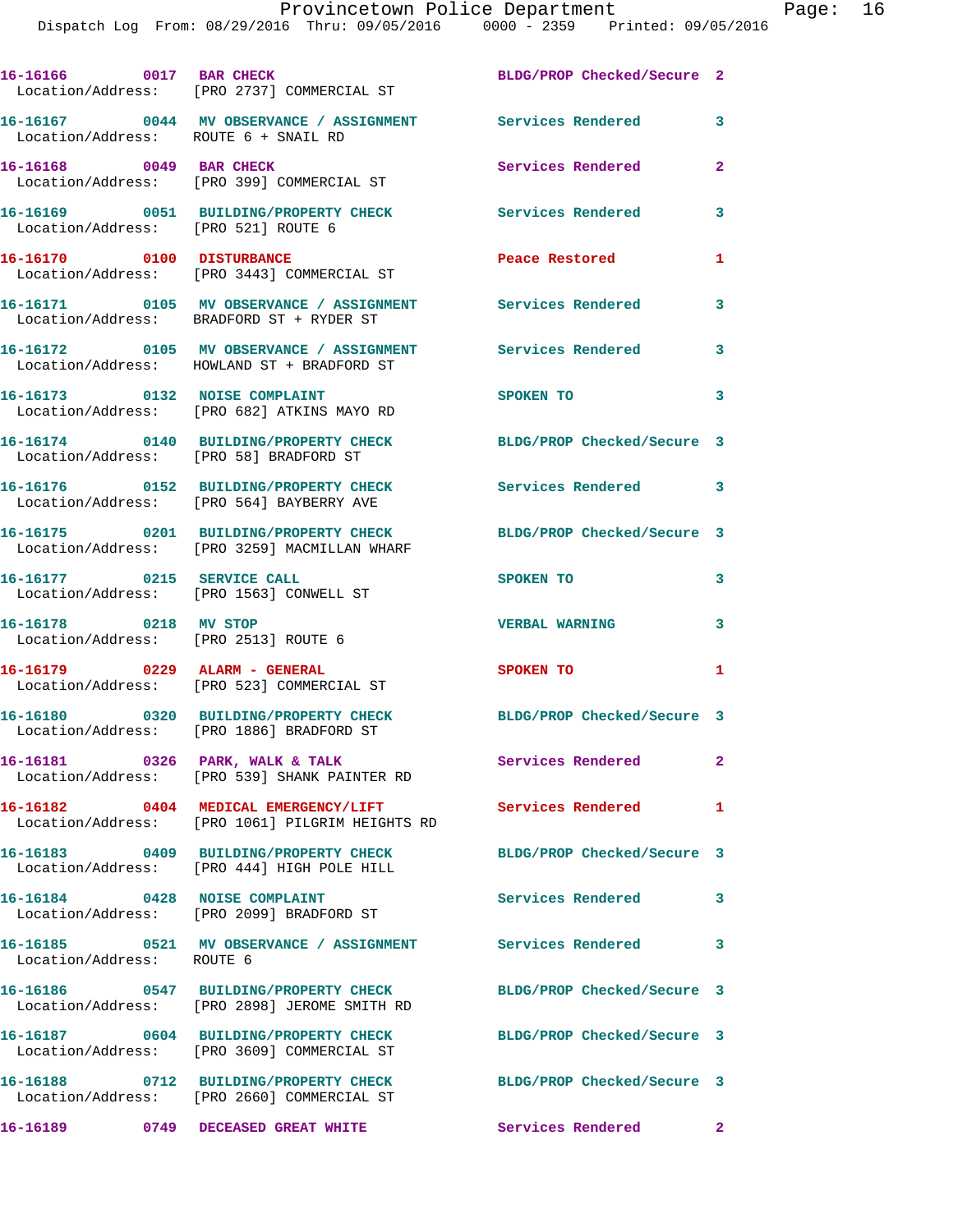|                                                                                                         | Provincetown Police Department<br>Dispatch Log From: 08/29/2016 Thru: 09/05/2016 0000 - 2359 Printed: 09/05/2016 |                            |                |
|---------------------------------------------------------------------------------------------------------|------------------------------------------------------------------------------------------------------------------|----------------------------|----------------|
|                                                                                                         | Location/Address: [PRO 2206] COMMERCIAL ST                                                                       |                            |                |
| 16-16190 0915 ALARM - FIRE<br>Location/Address: COMMERCIAL ST                                           |                                                                                                                  | False Alarm                | 1              |
|                                                                                                         | 16-16191 0924 FOUND PARAKEET<br>Location/Address: [PRO 63] BRADFORD ST EXT                                       | Services Rendered          | 3              |
|                                                                                                         |                                                                                                                  | <b>GONE ON ARRIVAL</b>     | $\overline{2}$ |
|                                                                                                         | 16-16193 0959 BUILDING/PROPERTY CHECK BLDG/PROP Checked/Secure 3<br>Location/Address: [PRO 3033] COMMERCIAL ST   |                            |                |
| 16-16194 1026 FOLLOW UP<br>Location/Address: COMMERCIAL ST                                              |                                                                                                                  | SPOKEN TO                  | $\mathbf{2}$   |
| Location/Address: CONWAY ST                                                                             | 16-16195 1114 PARKING COMPLAINT / GENERAL GONE ON ARRIVAL                                                        |                            | 3              |
|                                                                                                         | 16-16196 1121 LOST CASH ENVELOPE<br>Location: [PRO 3431] LOPES SQUARE                                            | Services Rendered          | 3              |
|                                                                                                         | 16-16197 1142 LOST/FOUND CELL PHONE Services Rendered<br>Location/Address: [PRO 2704] COMMERCIAL ST              |                            | 3              |
|                                                                                                         | 16-16198 1331 SHOPLIFTING<br>Location/Address: [PRO 1714] COMMERCIAL ST                                          | Services Rendered          | 3              |
|                                                                                                         | 16-16199 1333 PARKING COMPLAINT / GENERAL Services Rendered<br>Location/Address: [PRO 106] COMMERCIAL ST         |                            | 3              |
|                                                                                                         | 16-16200 1345 MEDICAL EMERGENCY<br>Location/Address: [PRO 94] BRADFORD ST                                        | Transported to Hospital    | 1              |
|                                                                                                         | 16-16201 1357 RENTAL SCAM<br>Location/Address: [PRO 542] SHANK PAINTER RD                                        | Investigated               | $\mathbf{2}$   |
| 16-16202 1512 TRANSPORT TO BCCF<br>Location/Address: [OT 13] LONG POND RD<br>Refer To $P/C$ : 16-262-AR |                                                                                                                  | Taken/Referred to Other 3  |                |
| 16-16203 1519 MV ACCIDENT                                                                               | Location/Address: [PRO 539] SHANK PAINTER RD                                                                     | Services Rendered          | $\mathbf{1}$   |
|                                                                                                         | 16-16206 1638 BUILDING/PROPERTY CHECK<br>Location/Address: [PRO 3033] COMMERCIAL ST                              | BLDG/PROP Checked/Secure 3 |                |
|                                                                                                         | 16-16207 1639 PARK, WALK & TALK<br>Location/Address: [PRO 105] COMMERCIAL ST                                     | Services Rendered          | $\mathbf{2}$   |
| 16-16208 1639 LOST WALET                                                                                | Location/Address: [PRO 3121] COMMERCIAL ST                                                                       | <b>Services Rendered</b>   | 3              |
| Location/Address: COMMERCIAL ST                                                                         | 16-16210 1710 FOUND POUCH/CASH                                                                                   | <b>Services Rendered</b>   | 3              |
| Location/Address: [PRO 3440] ROUTE 6                                                                    | 16-16212 1756 MV OBSERVANCE / ASSIGNMENT No Action Required                                                      |                            | 3              |
|                                                                                                         | 16-16213 1757 MEDICAL EMERGENCY<br>Location/Address: [PRO 542] SHANK PAINTER RD                                  | <b>PATIENT REFUSAL</b>     | 1              |
| 16-16214 1802 MV STOP<br>Location/Address: ROUTE 6 + SNAIL RD                                           |                                                                                                                  | <b>VERBAL WARNING</b>      | 3              |
| 16-16216 1819 MV STOP<br>Location/Address: ROUTE 6 + SNAIL RD                                           |                                                                                                                  | <b>VERBAL WARNING</b>      | 3              |
| 16-16217 1825 COMPLAINT                                                                                 | Location/Address: [PRO 995] MILLER HILL RD                                                                       | <b>Services Rendered</b>   | 3              |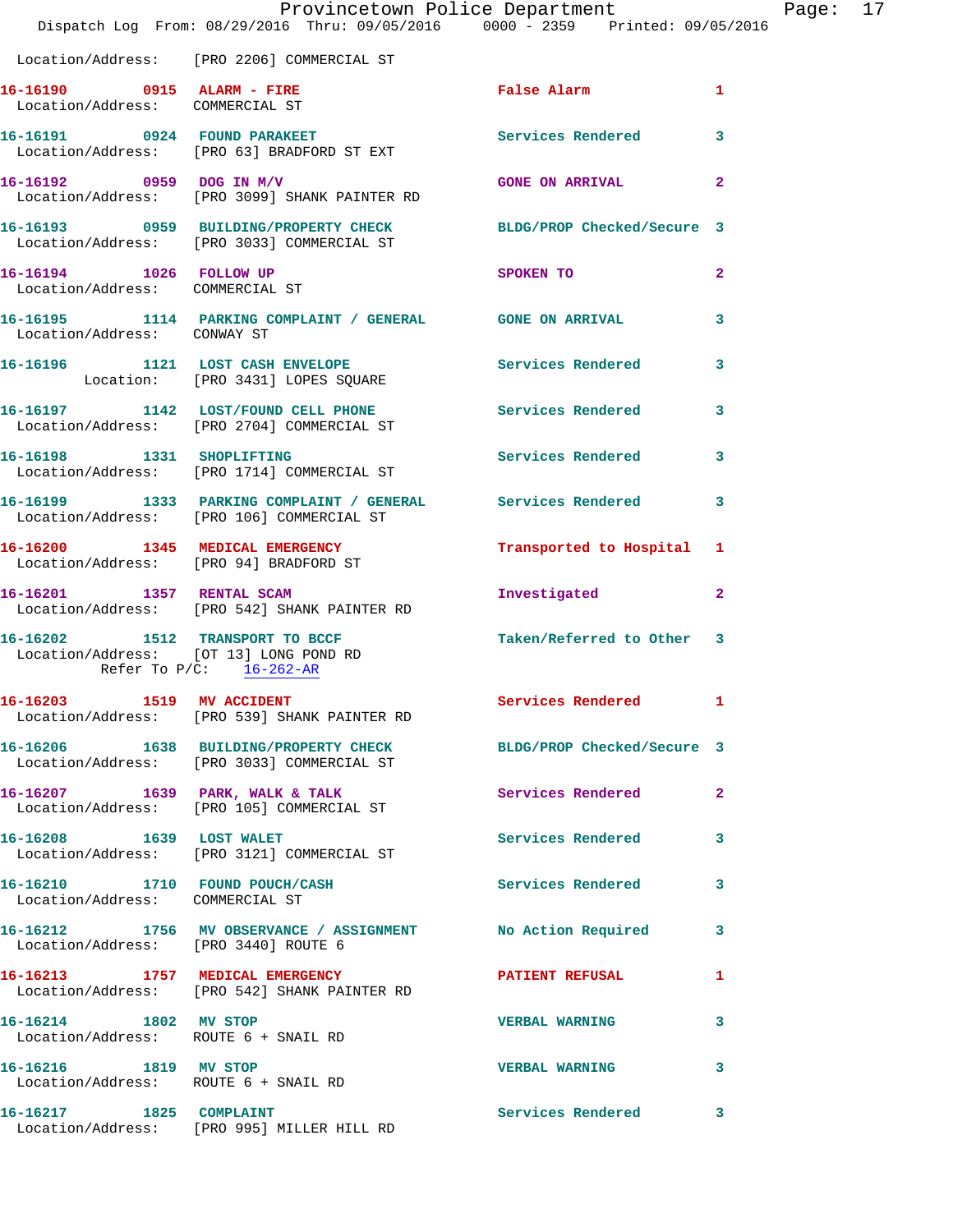|                                                                        | Provincetown Police Department                                                                                 |                            |                |
|------------------------------------------------------------------------|----------------------------------------------------------------------------------------------------------------|----------------------------|----------------|
|                                                                        | Dispatch Log From: 08/29/2016 Thru: 09/05/2016 0000 - 2359 Printed: 09/05/2016                                 |                            |                |
|                                                                        | 16-16218 1833 ASSIST AGENCY / MUTUAL AID Taken/Referred to Other<br>Location/Address: [PRO 2499] RACE POINT RD |                            | 3              |
| 16-16220 1900 MV DISABLED                                              | Location/Address: [PRO 444] HIGH POLE HILL                                                                     | <b>Services Rendered</b>   | $\overline{a}$ |
| 16-16221 1942 ANIMAL CALL                                              | Location/Address: [PRO 988] MECHANIC ST                                                                        | Services Rendered          | $\overline{a}$ |
| 16-16222 1948 MV STOP<br>Location/Address: ROUTE 6                     |                                                                                                                | Citation/Warning Issued    | 3              |
| 16-16223 2013 FOUND NY ID<br>Location/Address: GOOD TEMPLAR PL         |                                                                                                                | Services Rendered          | 3              |
| 16-16224 2014 MV STOP<br>Location/Address: ROUTE 6                     |                                                                                                                | <b>VERBAL WARNING</b>      | 3              |
| 16-16225 2040 MV ACCIDENT                                              | Location/Address: [PRO 300] COMMERCIAL ST                                                                      | <b>Services Rendered</b>   | 1              |
|                                                                        | 16-16226 2049 LOST/FOUND PROPERTY<br>Location/Address: [PRO 3405] COMMERCIAL ST                                | <b>Services Rendered</b>   | 3              |
|                                                                        | 16-16227 2053 BUILDING/PROPERTY CHECK<br>Location/Address: [PRO 3259] MACMILLAN WHARF                          | <b>Services Rendered</b>   | 3              |
|                                                                        | 16-16228 2054 PARKING COMPLAINT / GENERAL Services Rendered<br>Location/Address: [PRO 1352] COMMERCIAL ST      |                            | 3              |
|                                                                        | 16-16229 2107 PARK, WALK & TALK<br>Location/Address: [PRO 105] COMMERCIAL ST                                   | No Action Required         | $\overline{a}$ |
|                                                                        | 16-16230 2114 BUILDING/PROPERTY CHECK<br>Location/Address: [PRO 3033] COMMERCIAL ST                            | BLDG/PROP Checked/Secure 3 |                |
| 16-16231 2130 BAR CHECK                                                | Location/Address: [PRO 2698] COMMERCIAL ST                                                                     | LICENSING/NO ACTION        | $\mathbf{2}$   |
| 16-16232 2137 BAR CHECK                                                | Location/Address: [PRO 312] COMMERCIAL ST                                                                      | LICENSING/NO ACTION        | $\overline{a}$ |
| 16-16233 2142 BAR CHECK                                                | Location/Address: [PRO 1992] COMMERCIAL ST                                                                     | LICENSING/NO ACTION        | $\mathbf{2}$   |
| 16-16234 2144 BAR CHECK                                                | Location/Address: [PRO 329] COMMERCIAL ST                                                                      | LICENSING/NO ACTION        | $\overline{a}$ |
| 16-16235 2148 MV STOP                                                  | Location/Address: [PRO 201] COMMERCIAL ST                                                                      | <b>VERBAL WARNING</b>      | 3              |
| 16-16236 2149 BAR CHECK                                                | Location/Address: [PRO 3619] COMMERCIAL ST                                                                     | LICENSING/NO ACTION        | 2              |
| 16-16237 2203 MV COMPLAINT                                             | Location/Address: BRADFORD ST + RYDER ST<br>Refer To Summons: 16-264-AR                                        | Citation/Warning Issued    | $\mathbf{2}$   |
| 16-16238 2246 BIKE ACCIDENT                                            | Location/Address: ROUTE 6 + CONWELL ST                                                                         | Transported to Hospital    | 2              |
| 16-16240 2338 PARK, WALK & TALK<br>Location/Address: [PRO 521] ROUTE 6 |                                                                                                                | Services Rendered          | $\mathbf{2}$   |
| 16-16241 2350 HAZARDS                                                  | Location/Address: [PRO 165] COMMERCIAL ST                                                                      | SPOKEN TO                  | $\overline{2}$ |
| 16-16242 2358 MV STOP                                                  |                                                                                                                | Citation/Warning Issued    | 3              |

Location/Address: HOWLAND ST + HARRY KEMP WAY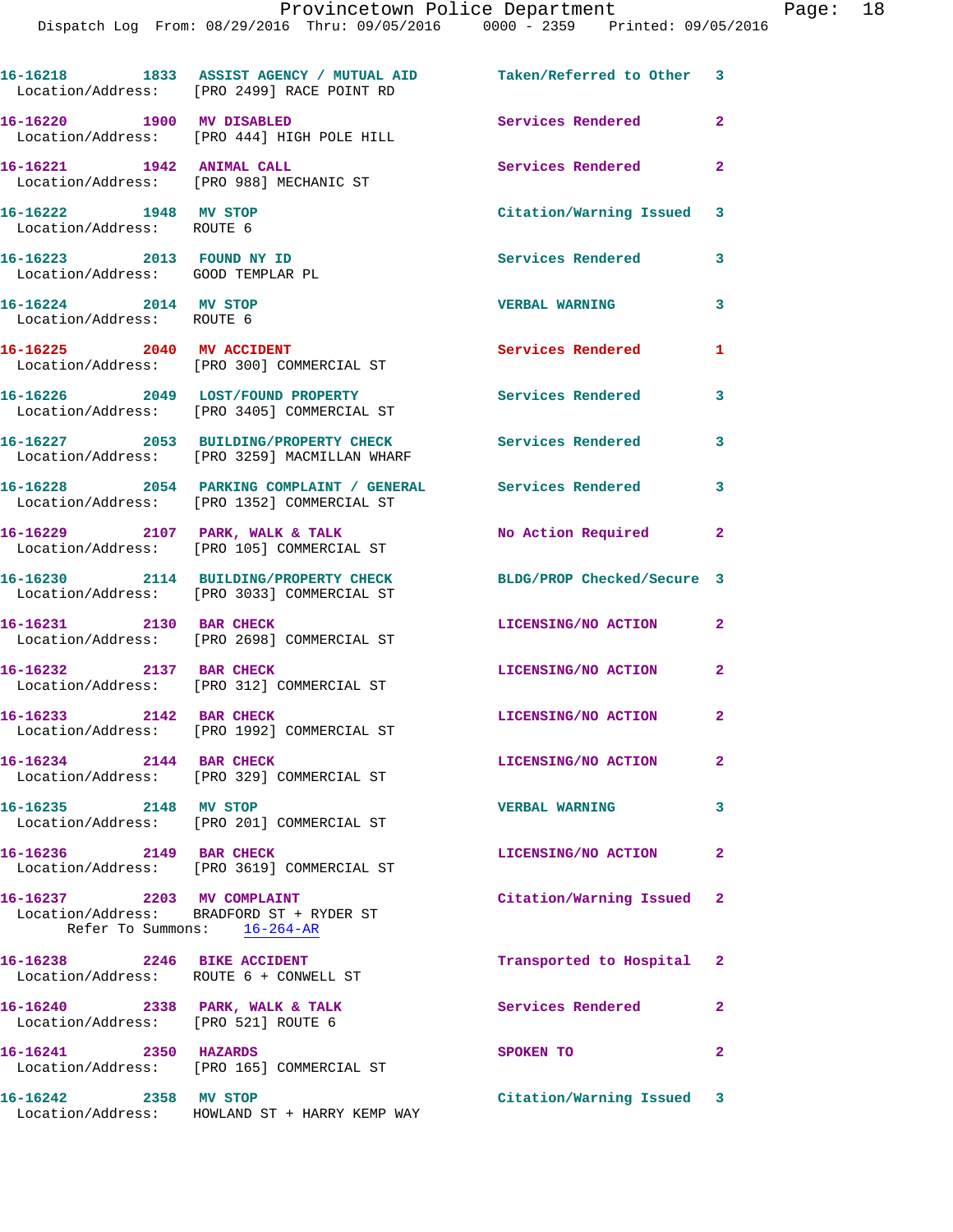| For Date: $09/04/2016$ - Sunday                                   |                                                                                                                 |                            |              |
|-------------------------------------------------------------------|-----------------------------------------------------------------------------------------------------------------|----------------------------|--------------|
| 16-16239 0000 LOBBY TRAFFIC                                       | Location/Address: [PRO 542] SHANK PAINTER RD                                                                    | Services Rendered 2        |              |
|                                                                   | 16-16243 0000 BUILDING/PROPERTY CHECK<br>Location/Address: [PRO 1886] BRADFORD ST                               | BLDG/PROP Checked/Secure 3 |              |
| 16-16244 0002 MV STOP                                             | Location/Address: BRADFORD ST + PLEASANT ST                                                                     | <b>VERBAL WARNING</b>      | 3            |
| 16-16245 0014 MV STOP                                             | Location/Address: [PRO 606] CONWELL ST                                                                          | <b>VERBAL WARNING</b>      | 3            |
| 16-16246 0014 MV STOP                                             | Location/Address: [PRO 3313] STANDISH ST                                                                        | <b>VERBAL WARNING</b>      | 3            |
| Location/Address: [PRO 94] BRADFORD ST                            | 16-16247 0021 MV OBSERVANCE / ASSIGNMENT                                                                        | Services Rendered          | 3            |
| 16-16249 0040 BAR CHECK<br>Location/Address: [PRO 484] MASONIC PL |                                                                                                                 | Services Rendered          | $\mathbf{2}$ |
| 16-16250 0111 MV STOP<br>Location/Address: [PRO 2521] ROUTE 6     |                                                                                                                 | <b>VERBAL WARNING</b>      | 3            |
| 16-16251 0119 SERVICE CALL                                        | Location/Address: [PRO 165] COMMERCIAL ST                                                                       | <b>Services Rendered</b>   | 3            |
|                                                                   | 16-16252 0127 MEDICAL EMERGENCY/NOSEBLEED Transported to Hospital 1<br>Location/Address: [PRO 433] RYDER ST EXT |                            |              |
|                                                                   | 16-16254 0137 MV OBSERVANCE / ASSIGNMENT Services Rendered<br>Location/Address: HOWLAND ST + BRADFORD ST        |                            | 3            |
| 16-16255 0148 MV STOP<br>Location/Address: [PRO 2518] ROUTE 6     |                                                                                                                 | <b>VERBAL WARNING</b>      | 3            |
| Location/Address: [PRO 2521] ROUTE 6                              | 16-16256  0159 MV OBSERVANCE / ASSIGNMENT  Services Rendered                                                    |                            | 3            |
|                                                                   | 16-16257 0206 MV OBSERVANCE / ASSIGNMENT Services Rendered<br>Location/Address: BRADFORD ST + HOWLAND ST        |                            | 3            |
| Location/Address: [PRO 1646] WINSLOW ST                           | 16-16258 0257 BUILDING/PROPERTY CHECK BLDG/PROP Checked/Secure 3                                                |                            |              |
|                                                                   | 16-16260 0337 BUILDING/PROPERTY CHECK BLDG/PROP Checked/Secure 3<br>Location/Address: [PRO 595] BRADFORD ST     |                            |              |
|                                                                   | 16-16261 0429 BUILDING/PROPERTY CHECK<br>Location/Address: [PRO 1645] HARRY KEMP WAY                            | BLDG/PROP Checked/Secure 3 |              |
|                                                                   | 16-16262 0434 BUILDING/PROPERTY CHECK<br>Location/Address: [PRO 3317] CEMETERY RD                               | <b>Services Rendered</b>   | 3            |
|                                                                   | 16-16263 0434 BUILDING/PROPERTY CHECK<br>Location/Address: [PRO 3318] CEMETERY RD                               | <b>Services Rendered</b>   | 3            |
| Location/Address: ROUTE 6 + HOWLAND ST                            | 16-16264 0516 MV OBSERVANCE / ASSIGNMENT                                                                        | <b>Services Rendered</b>   | 3            |
|                                                                   | 16-16265 0518 BUILDING/PROPERTY CHECK<br>Location/Address: [PRO 444] HIGH POLE HILL                             | BLDG/PROP Checked/Secure 3 |              |
|                                                                   | 16-16266 0525 BUILDING/PROPERTY CHECK<br>Location/Address: [PRO 182] COMMERCIAL ST                              | BLDG/PROP Checked/Secure 3 |              |
|                                                                   | 16-16267 0608 BUILDING/PROPERTY CHECK<br>Location/Address: [PRO 2540] RACE POINT RD                             | Services Rendered 3        |              |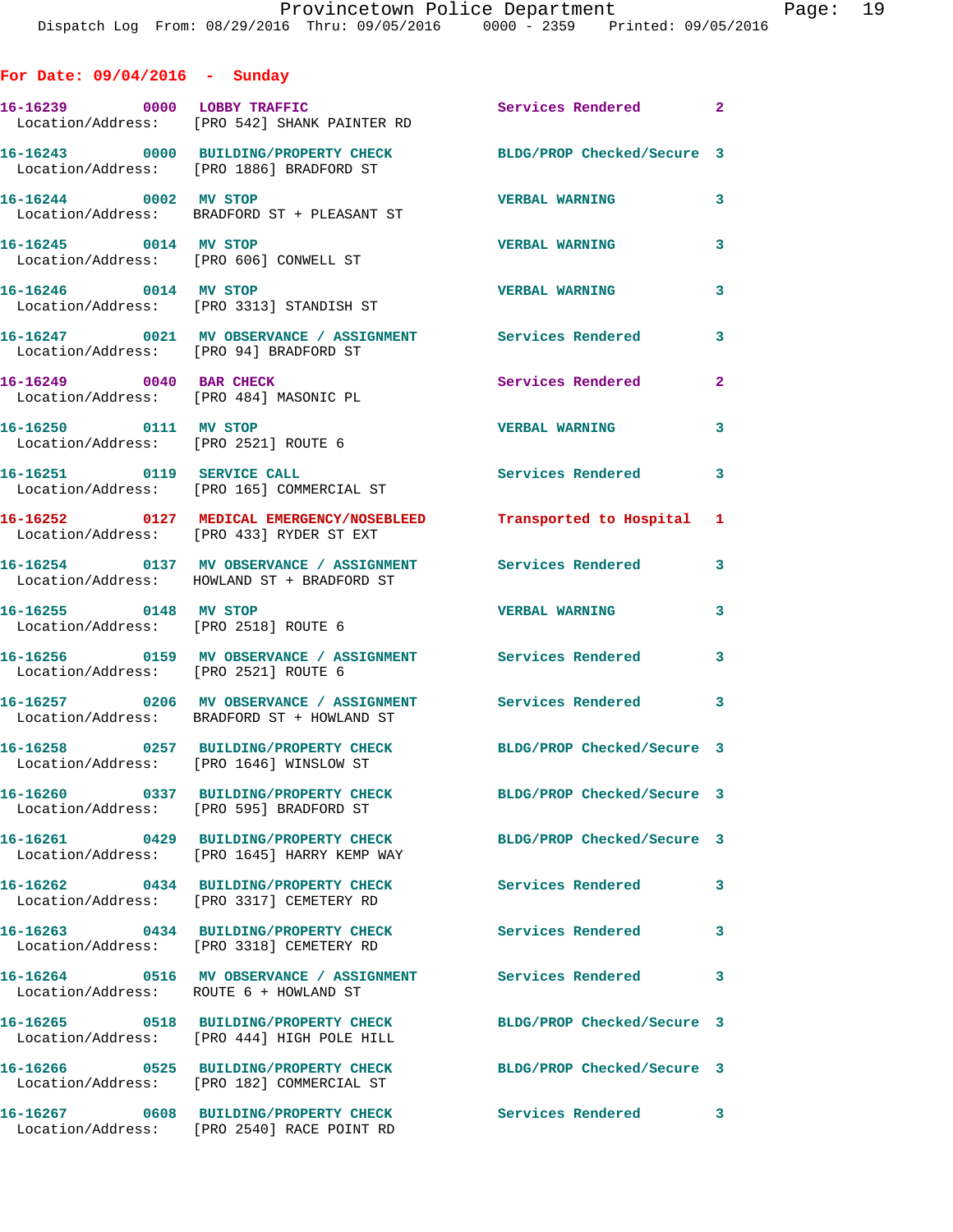|                                                                  | 16-16268 0613 BUILDING/PROPERTY CHECK<br>Location/Address: [PRO 2499] RACE POINT RD                            | <b>Services Rendered</b>   | $\overline{\phantom{a}}$ 3 |
|------------------------------------------------------------------|----------------------------------------------------------------------------------------------------------------|----------------------------|----------------------------|
|                                                                  | 16-16269 0615 BUILDING/PROPERTY CHECK<br>Location/Address: [PRO 530] SHANK PAINTER RD                          | BLDG/PROP Checked/Secure 3 |                            |
|                                                                  | 16-16270 0618 BUILDING/PROPERTY CHECK<br>Location/Address: [PRO 2490] PROVINCELANDS RD                         | <b>Services Rendered</b>   | 3                          |
|                                                                  | 16-16271 0842 BUILDING/PROPERTY CHECK<br>Location/Address: [PRO 3259] MACMILLAN WHARF                          | <b>Services Rendered</b>   | 3                          |
|                                                                  | 16-16272 0842 ALARM - GENERAL<br>Location/Address: [PRO 440] HARRY KEMP WAY                                    | Services Rendered          | 1                          |
| 16-16273 0901 NOISE COMPLAINT<br>Location/Address: CONWAY ST     |                                                                                                                | No Action Required         | 3                          |
|                                                                  | 16-16274 0907 LOST PASSPORT<br>Location/Address: [PRO 542] SHANK PAINTER RD                                    | Services Rendered          | 3                          |
| 16-16275 0911 LOST IPHONE                                        | Location/Address: [PRO 542] SHANK PAINTER RD                                                                   | Services Rendered          | 3                          |
| 16-16276 0921 SERVICE CALL                                       | Location/Address: [PRO 2483] COMMERCIAL ST                                                                     | Services Rendered          | 3                          |
| 16-16277 0948 LOST WALLET                                        | Location/Address: [PRO 542] SHANK PAINTER RD                                                                   | Services Rendered          | 3                          |
|                                                                  | 16-16278 1023 BUILDING/PROPERTY CHECK<br>Location/Address: [PRO 3115] BAYBERRY AVE                             | <b>Services Rendered</b>   | 3                          |
|                                                                  | 16-16281 1126 PARK, WALK & TALK<br>Location/Address: [PRO 2500] COMMERCIAL ST                                  | Services Rendered          | 2                          |
| 16-16282 1200 MV DISABLED                                        | Location/Address: KENDALL LN + COMMERCIAL ST                                                                   | Services Rendered          | $\overline{a}$             |
|                                                                  | 16-16283 1223 LOST I.D. AND CREDIT CARDS<br>Location/Address: [PRO 542] SHANK PAINTER RD                       | <b>Services Rendered</b>   | 3                          |
|                                                                  | 16-16284 1240 PARKING COMPLAINT / GENERAL<br>Location/Address: [PRO 2380] CREEK HILL RD                        | No Action Required 3       |                            |
|                                                                  | 16-16285 1333 COMPLAINT - STREET PERFORMERS SPOKEN TO<br>Location/Address: [PRO 105] COMMERCIAL ST             |                            | 3                          |
| 16-16286 1352 MEDICAL EVAL                                       | Location/Address: [PRO 1638] COMMERCIAL ST                                                                     | Services Rendered          | $\mathbf{1}$               |
|                                                                  | 16-16287 1413 MV OBSERVANCE / ASSIGNMENT Services Rendered<br>Location/Address: RACE POINT RD + NELSON AVE     |                            | $\overline{\mathbf{3}}$    |
| 16-16288 1415 COMPLAINT                                          | Location/Address: [PRO 526] RYDER ST EXT                                                                       | Services Rendered          | $\mathbf{3}$               |
| 16-16289 1501 MV ACCIDENT/MINOR<br>Location/Address: BREWSTER ST |                                                                                                                | Services Rendered          | $\overline{\phantom{a}}$ 3 |
|                                                                  | 16-16290 1537 PARK, WALK & TALK<br>Location: [PRO 3431] LOPES SQUARE                                           | <b>Services Rendered</b>   | $\overline{\mathbf{2}}$    |
|                                                                  | 16-16291 1555 SUSPICIOUS ACTIVITY/SLEEPING Services Rendered<br>Location/Address: [PRO 196] COMMERCIAL ST      |                            | $\overline{\mathbf{2}}$    |
|                                                                  | 16-16293 1600 BUILDING/PROPERTY CHECK BLDG/PROP Checked/Secure 3<br>Location/Address: [PRO 3033] COMMERCIAL ST |                            |                            |
|                                                                  | 16-16292 1603 ASSIST CITIZEN/CHILD ALONE Services Rendered 3                                                   |                            |                            |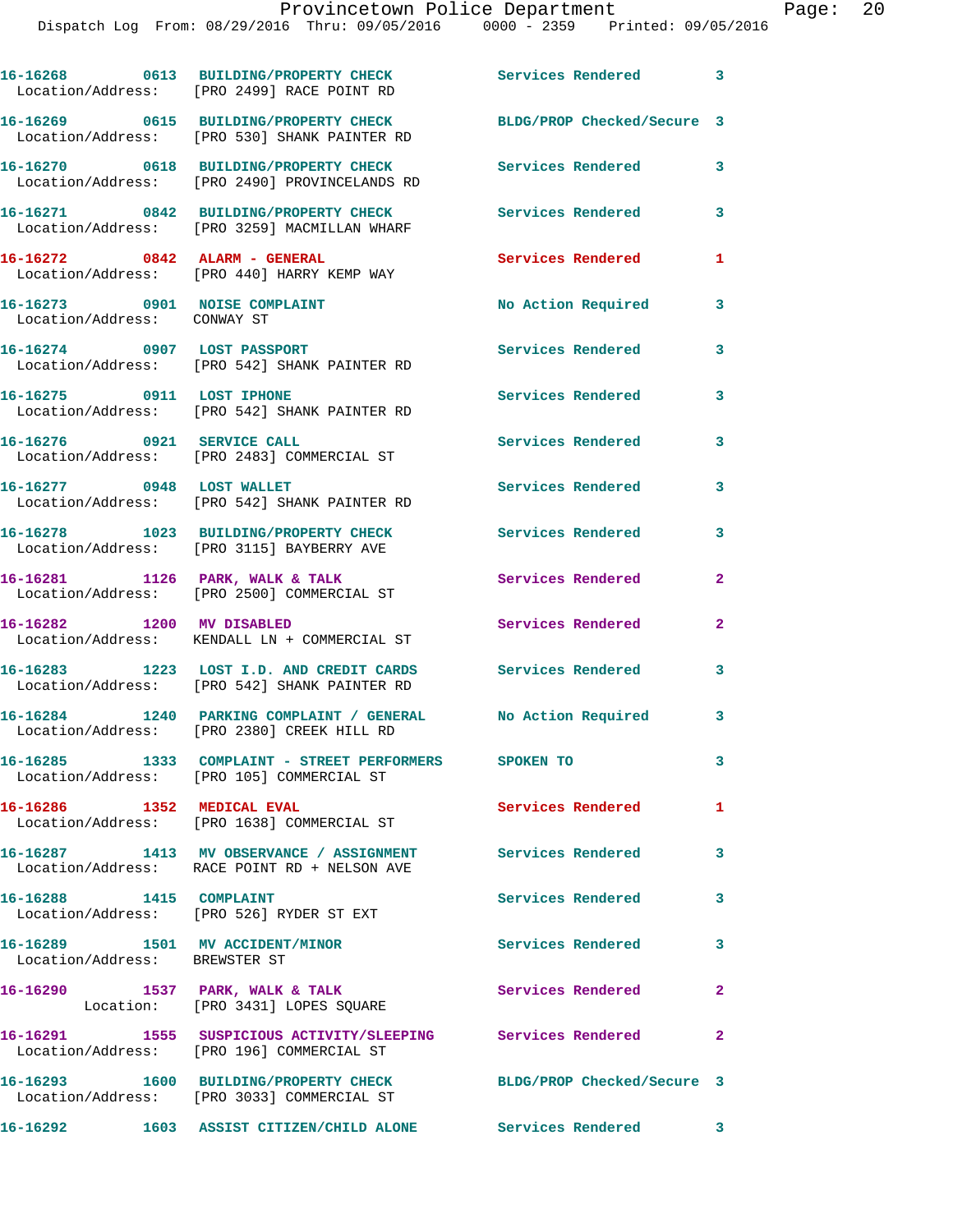|                                                    | Provincetown Police Department<br>Dispatch Log From: 08/29/2016 Thru: 09/05/2016 0000 - 2359 Printed: 09/05/2016 |                               |              |
|----------------------------------------------------|------------------------------------------------------------------------------------------------------------------|-------------------------------|--------------|
|                                                    | Location/Address: [PRO 94] BRADFORD ST                                                                           |                               |              |
|                                                    | 16-16294 1608 BUILDING/PROPERTY CHECK<br>Location/Address: [PRO 519] RACE POINT RD                               | BLDG/PROP Checked/Secure 3    |              |
|                                                    | 16-16296 1622 PARK, WALK & TALK<br>Location/Address: [PRO 105] COMMERCIAL ST                                     | Services Rendered             | 2            |
|                                                    | 16-16295 1627 MV STOP/VERBAL 90/20<br>Location/Address: [PRO 57] BRADFORD ST                                     | <b>VERBAL WARNING</b>         | 3            |
| Location/Address: [PRO 3440] ROUTE 6               | 16-16297 1633 MV OBSERVANCE / ASSIGNMENT Services Rendered                                                       |                               | 3            |
| Location/Address: ROUTE 6                          | 16-16298 1639 MV STOP/VERBAL 90/17                                                                               | <b>VERBAL WARNING</b>         | 3            |
|                                                    | 16-16300 1652 BUILDING/PROPERTY CHECK BLDG/PROP Checked/Secure 3<br>Location/Address: [PRO 3033] COMMERCIAL ST   |                               |              |
| Location/Address: ROUTE 6                          | 16-16299 1654 MV STOP/CITATION 90/17 Citation/Warning Issued                                                     |                               | 3            |
|                                                    | 16-16302 1656 MEDICAL EMERGENCY<br>Location/Address: [PRO 1892] SHANK PAINTER RD                                 | <b>Services Rendered</b>      | 1            |
| Location/Address: ROUTE 6                          | 16-16301 1659 MV STOP/VERBAL 89/7C VERBAL WARNING                                                                |                               | 3            |
|                                                    | 16-16303 1801 ANIMAL CALL/DOGS IN CAR Services Rendered<br>Location/Address: COMMERCIAL ST + PEARL ST            |                               | $\mathbf{2}$ |
| 16-16304 1805 ALARM - FIRE                         | Location/Address: [PRO 197] COMMERCIAL ST                                                                        | False Alarm <b>Execute 19</b> | 1            |
|                                                    | 16-16305 1833 BUILDING/PROPERTY CHECK BLDG/PROP Checked/Secure 3<br>Location/Address: [PRO 1780] JOHNSON ST      |                               |              |
|                                                    | 16-16306 1900 TRAFFIC CONTROL/BUS CONGESTION Services Rendered<br>Location: [PRO 3431] LOPES SQUARE              |                               | 3            |
|                                                    | 16-16307 1902 MEDICAL EMERGENCY/FALL<br>Location/Address: [PRO 2391] BRADFORD ST                                 | Transported to Hospital       | 1            |
| Location/Address: WINSLOW ST                       | 16-16309 1905 PARKING COMPLAINT / GENERAL SPOKEN TO                                                              |                               | 3            |
|                                                    | 16-16308 1911 BUILDING/PROPERTY CHECK Services Rendered<br>Location/Address: [PRO 3259] MACMILLAN WHARF          |                               | 3            |
|                                                    | 16-16310 1920 MEDICAL EMERGENCY/LEG INJURY Services Rendered<br>Location/Address: [PRO 542] SHANK PAINTER RD     |                               | 1            |
|                                                    | 16-16311 2005 911 GENERAL/MISDIAL<br>Location/Address: [PRO 3296] SHANK PAINTER RD                               | Unfounded                     | 1            |
| Location/Address: [PRO 3440] ROUTE 6               | 16-16312 2026 MV OBSERVANCE / ASSIGNMENT Services Rendered                                                       |                               | 3            |
|                                                    | 16-16314 2033 SUSPICIOUS ACTIVITY<br>Location/Address: [PRO 94] BRADFORD ST                                      | Transported to Hospital       | 2            |
| 16-16313 2034 MV STOP<br>Location/Address: ROUTE 6 |                                                                                                                  | <b>VERBAL WARNING</b>         | 3            |
|                                                    | 16-16319 2048 MEDICAL EMERGENCY<br>Location/Address: [PRO 37] BRADFORD ST                                        | Transported to Hospital       | 1            |
|                                                    | 16-16317 2053 THREATS/NEIGHBOR DISPUTE SPOKEN TO<br>Location/Address: [PRO 4008] COMMERCIAL ST                   |                               | $\mathbf{2}$ |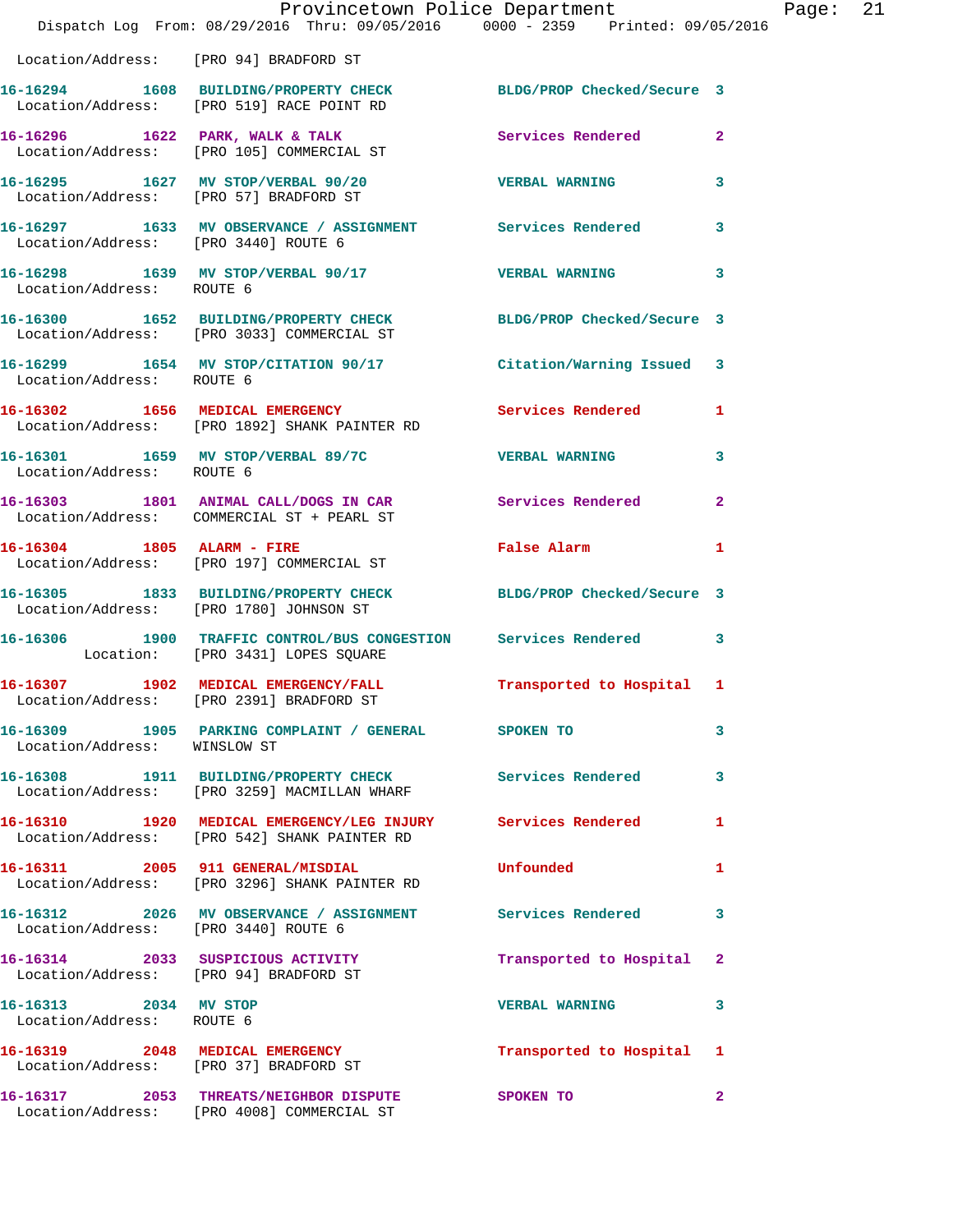|                                      |                                                                                                                  | Provincetown Police Department |                | Page: 22 |  |
|--------------------------------------|------------------------------------------------------------------------------------------------------------------|--------------------------------|----------------|----------|--|
|                                      | Dispatch Log From: 08/29/2016 Thru: 09/05/2016 0000 - 2359 Printed: 09/05/2016                                   |                                |                |          |  |
|                                      | 16-16316 2100 NOISE COMPLAINT/OPEN DOOR No Action Required 3<br>Location/Address: [PRO 129] COMMERCIAL ST        |                                |                |          |  |
|                                      | 16-16315  2106  911 GENERAL/CHILD PLAYING  Services Rendered  1<br>Location/Address: [PRO 3296] SHANK PAINTER RD |                                |                |          |  |
|                                      | 16-16318 2117 SUSPICIOUS ACTIVITY/FIREWORKS Unfounded<br>Location/Address: [PRO 2977] COMMERCIAL ST              |                                | $\overline{2}$ |          |  |
|                                      | 16-16320 2131 MEDICAL EMERGENCY/PAST CHOKING Services Rendered<br>Location/Address: [PRO 356] COMMERCIAL ST      |                                | 1              |          |  |
|                                      | 16-16321 2131 BAR CHECK<br>Location/Address: [PRO 356] COMMERCIAL ST                                             | LICENSING/NO ACTION 2          |                |          |  |
|                                      | 16-16322 2209 MEDICAL EMERGENCY/FOOT INJURY Services Rendered<br>Location/Address: [PRO 542] SHANK PAINTER RD    |                                | 1              |          |  |
|                                      | 16-16323 2235 SUSPICIOUS ACTIVITY Services Rendered<br>Location/Address: [PRO 3430] COMMERCIAL ST                |                                | $\mathbf{2}$   |          |  |
| Location/Address: [PRO 2521] ROUTE 6 | 16-16325 2321 MV OBSERVANCE / ASSIGNMENT Services Rendered                                                       |                                | $\mathbf{3}$   |          |  |
|                                      | 16-16326  2324  FOUND GOLD BRACELET  Services Rendered  3<br>Location/Address: [PRO 399] COMMERCIAL ST           |                                |                |          |  |
|                                      | 16-16328 2335 MV OBSERVANCE / ASSIGNMENT Services Rendered 3<br>Location/Address: BRADFORD ST + RYDER ST         |                                |                |          |  |
|                                      | 16-16329 2340 MV OBSERVANCE / ASSIGNMENT Services Rendered<br>Location/Address: BRADFORD ST + HOWLAND ST         |                                | 3              |          |  |
|                                      | 16-16330 2350 MV STOP<br>Location/Address: BRADFORD ST + RYDER ST                                                | <b>VERBAL WARNING</b> 3        |                |          |  |
| For Date: $09/05/2016$ - Monday      |                                                                                                                  |                                |                |          |  |
| 16-16324 0000 LOBBY TRAFFIC          |                                                                                                                  | Services Rendered 2            |                |          |  |

|                                                                 | Location/Address: [PRO 542] SHANK PAINTER RD                                                                         | Per Arces Vendered         |                         |
|-----------------------------------------------------------------|----------------------------------------------------------------------------------------------------------------------|----------------------------|-------------------------|
| 16-16331 0002 MV STOP<br>Location/Address: [PRO 58] BRADFORD ST |                                                                                                                      | <b>VERBAL WARNING</b>      | $\overline{3}$          |
|                                                                 | 16-16332 0023 BUILDING/PROPERTY CHECK<br>Location/Address: [PRO 75] CAPTAIN BERTIES WAY                              | <b>Services Rendered</b>   | $\overline{\mathbf{3}}$ |
|                                                                 | 16-16334 0033 PARKING COMPLAINT / GENERAL Services Rendered<br>Location/Address: [PRO 3259] MACMILLAN WHARF          |                            | $\overline{\mathbf{3}}$ |
|                                                                 | 16-16333 0035 BUILDING/PROPERTY CHECK BLDG/PROP Checked/Secure 3<br>Location/Address: [PRO 444] HIGH POLE HILL       |                            |                         |
|                                                                 | 16-16335 0055 NOISE COMPLAINT<br>Location/Address: [PRO 1104] SHIPS WAY RD                                           | SPOKEN TO                  | $\mathbf{3}$            |
|                                                                 | 16-16336      0111   MV OBSERVANCE / ASSIGNMENT      Services Rendered<br>Location/Address: HOWLAND ST + BRADFORD ST |                            | $\mathbf{3}$            |
| 16-16337 0129 ALARM - FIRE<br>Location/Address: COMMERCIAL ST   |                                                                                                                      | <b>False Alarm</b>         | $\mathbf{1}$            |
| 16-16338 0157 MV COMPLAINT                                      | Location/Address: [PRO 2598] BRADFORD ST EXT                                                                         | SPOKEN TO                  | $\overline{2}$          |
|                                                                 | Location/Address: [PRO 530] SHANK PAINTER RD                                                                         | BLDG/PROP Checked/Secure 3 |                         |
|                                                                 | 16-16340 0218 BUILDING/PROPERTY CHECK<br>Location/Address: [PRO 2483] COMMERCIAL ST                                  | <b>Services Rendered</b>   | $\overline{\mathbf{3}}$ |